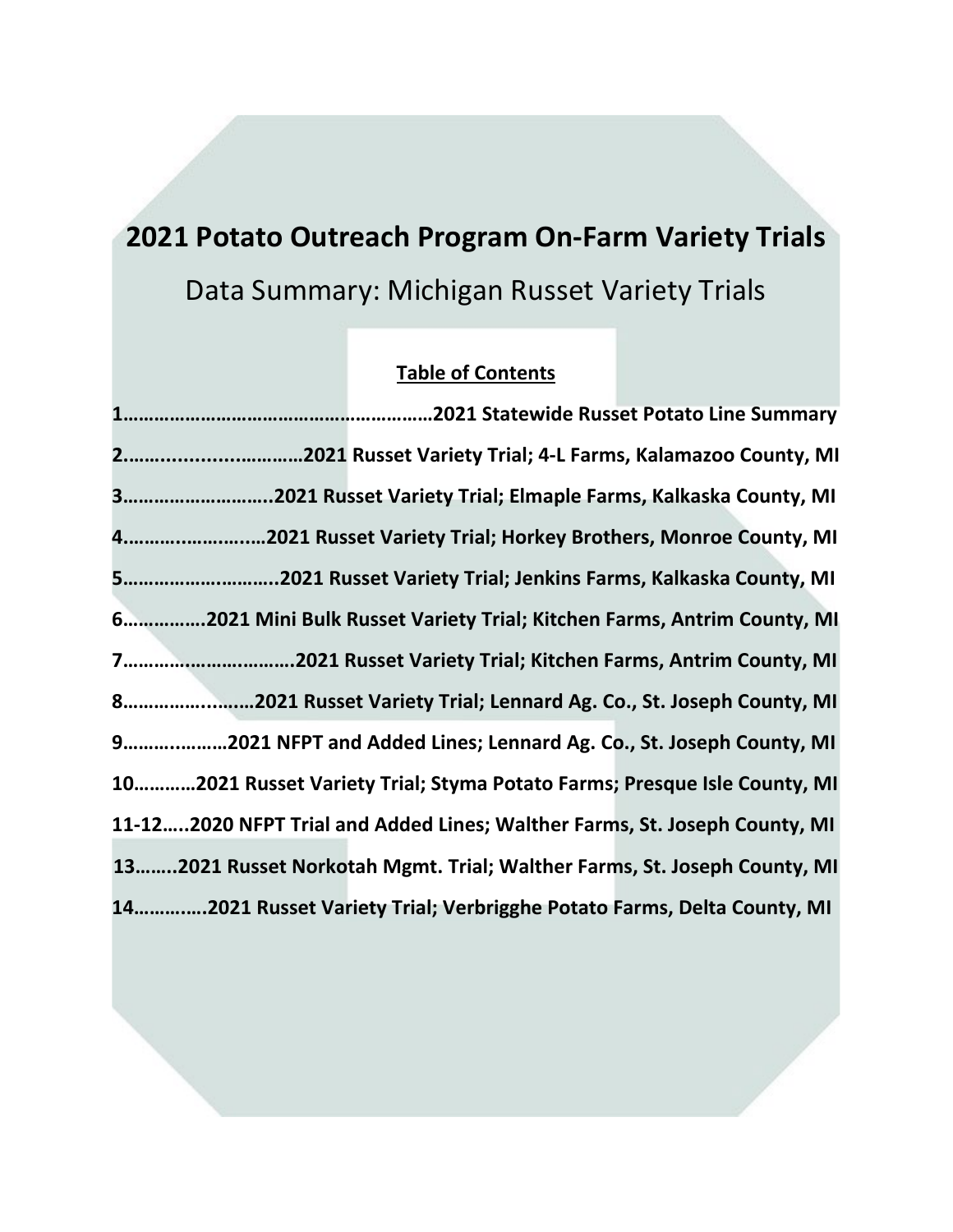# **2021 Michigan Statewide Russet Potato Variety Trials Overall Averages ‐ Nine Locations**

|                                                                                                                                       |             | CWT/A        |                                                                     |    | PERCENT OF TOTAL <sup>1</sup>                        |                |                |                      |                         | RAW TUBER QUALITY <sup>3</sup> (%)                                                            |                |             |                                                                |                                   |                                                                                                             |                                                         |
|---------------------------------------------------------------------------------------------------------------------------------------|-------------|--------------|---------------------------------------------------------------------|----|------------------------------------------------------|----------------|----------------|----------------------|-------------------------|-----------------------------------------------------------------------------------------------|----------------|-------------|----------------------------------------------------------------|-----------------------------------|-------------------------------------------------------------------------------------------------------------|---------------------------------------------------------|
| <b>LINE</b>                                                                                                                           | <b>US#1</b> | <b>TOTAL</b> | <b>US#1</b>                                                         | Bs | As                                                   | ov             | PO             | $SP$ GR <sup>2</sup> | HH                      | <b>VD</b>                                                                                     | <b>IBS</b>     | ВC          | COMMON<br><b>SCAB</b><br><b>RATING</b>                         | <b>VINE</b><br>VIGOR <sup>5</sup> | <b>VINE</b><br>MATURITY <sup>6</sup>                                                                        | <b>COMMENTS</b>                                         |
| $\mathsf{AOR10063\text{-}2}^{\mathsf{m}}$                                                                                             | 527         | 671          | 79                                                                  | 10 | 79                                                   | 0              | 11             | 1.078                | $\mathbf 0$             | 50                                                                                            | 10             | 0           | 1.0                                                            | 4.5                               |                                                                                                             | flattened tubers, misshapen pickouts                    |
| AF6340-6 <sup>g</sup>                                                                                                                 | 476         | 579          | 82                                                                  | 7  | 58                                                   | 24             | 11             | 1.054                | $\mathbf 0$             | 0                                                                                             | $\mathbf 0$    | 0           | 1.0                                                            | 3.0                               | 1.5                                                                                                         | inconsistent skin, attractive type                      |
| Lakeview russet <sup>abcdegjmn</sup>                                                                                                  | 455         | 524          | 86                                                                  | 7  | 68                                                   | 18             | 7              | 1.077                | $\mathbf 0$             | 1                                                                                             | 10             | $\Omega$    | 0.9                                                            | 3.1                               | 3.4                                                                                                         | larger size profile, flattened oblong type              |
| A08433-4sto <sup>abcdfgjmn</sup>                                                                                                      | 446         | 529          | 79                                                                  | 13 | 68                                                   | 11             | 8              | 1.080                | 20                      | 1                                                                                             | 0              | $\Omega$    | 0.6                                                            | 3.4                               | 3.3                                                                                                         | flat blocky oblong type, slight growth crack            |
| AF6377-13 <sup>g</sup>                                                                                                                | 436         | 555          | 78                                                                  | 10 | 57                                                   | 21             | 12             | 1.080                | $\mathbf 0$             | 0                                                                                             | $\mathbf 0$    | 20          | 0.0                                                            | 3.0                               | 2.5                                                                                                         | moderate skinning, dark russet skin                     |
| Silverton Russet <sup>abcdfgjmn</sup>                                                                                                 | 431         | 508          | 84                                                                  | 10 | 66                                                   | 18             | 6              | 1.070                | 3                       | 6                                                                                             | 3              | 3           | 0.3                                                            | 3.6                               | 2.6                                                                                                         | slight alligator hide, slight skinning                  |
| W13A11229-1RUS <sup>abcdfgkjmn</sup>                                                                                                  | 403         | 510          | 75                                                                  | 22 | 73                                                   | 2              | 3              | 1.083                | 12                      |                                                                                               | 0              | $\Omega$    | 0.6                                                            | 3.1                               | 3.0                                                                                                         | lighter russet skin, attractive type                    |
| Russet Norkotah <sup>abcdfgjmn</sup>                                                                                                  | 387         | 487          | 78                                                                  | 14 | 63                                                   | 15             | 8              | 1.071                | 25                      | 4                                                                                             | $\mathbf 0$    | 1           | 0.4                                                            | 3.2                               | 2.5                                                                                                         | moderate sknning, misshapen pickouts                    |
| Reveille Russet <sup>abcdfgjmn</sup>                                                                                                  | 382         | 465          | 79                                                                  | 10 | 60                                                   | 19             | 11             | 1.068                | $\mathbf 0$             | 5                                                                                             | $\Omega$       | $\Omega$    | 0.1                                                            | 2.0                               | 3.4                                                                                                         | growth crack in pickouts, attractive skin               |
| Vanguard <sup>abcdfgjmn</sup>                                                                                                         | 376         | 437          | 84                                                                  | 12 | 71                                                   | 12             | -5             | 1.063                | $\mathbf 0$             | $\overline{2}$                                                                                | $\mathbf 0$    | $\Omega$    | 0.1                                                            | 2.7                               | 2.1                                                                                                         | moderate alligator hide, attractive skin                |
| AF5762-8 <sup>g</sup>                                                                                                                 | 372         | 466          | 80                                                                  | 11 | 65                                                   | 15             | 9              | 1.080                | $\mathbf 0$             | 20                                                                                            | $\mathbf 0$    | $\Omega$    | 0.0                                                            | 2.5                               | 3.5                                                                                                         | dark skin, attractive type, blocky shape                |
| Tiger <sup>abcdfgjm</sup>                                                                                                             | 366         | 504          | 72                                                                  | 22 | 68                                                   | 4              | 6              | 1.077                | 13                      | $\overline{2}$                                                                                | 6              | 1           | 0.9                                                            | 3.2                               | 3.1                                                                                                         | variable russet skin and tuber shape                    |
| $A10071 - 1^{abcgm}$                                                                                                                  | 357         | 455          | 78                                                                  | 16 | 73                                                   | 5              | 6              | 1.068                | $\overline{4}$          | 0                                                                                             | $\overline{2}$ | 4           | 0.4                                                            | 3.9                               | 2.4                                                                                                         | uniform type, darker russet skin, slight prominent eyes |
| CO10085-1Rus <sup>abcdegj</sup>                                                                                                       | 344         | 471          | 73                                                                  | 18 | 69                                                   | 4              | q              | 1.084                | 3                       | 3                                                                                             | $\overline{3}$ | $\Omega$    | 0.9                                                            | 3.2                               | 3.3                                                                                                         | nice appearance, misshapen pickouts, prominent eyes     |
| Goldrush <sup>abdfjn</sup>                                                                                                            | 337         | 422          | 75                                                                  | 16 | 63                                                   | 12             | q              | 1.071                | 7                       | $\Omega$                                                                                      | $\mathbf 0$    | $\Omega$    | 0.0                                                            | 3.1                               | 2.4                                                                                                         | heavy dark russet skin, misshapen pickouts              |
| $A09119-4LB^{\overline{abfgm}}$                                                                                                       | 323         | 399          | 81                                                                  | 11 | 75                                                   | 6              | 8              | 1.074                | $\mathbf 0$             | 17                                                                                            | 1              | $\mathbf 0$ | 1.1                                                            | 3.1                               | 2.3                                                                                                         | light russet skin, misshapen pickouts                   |
| Western Russet <sup>bm</sup>                                                                                                          | 317         | 411          | 77                                                                  | 16 | 76                                                   | 1              |                | 1.077                | $\mathbf 0$             | $\overline{2}$                                                                                | $\Omega$       | $\Omega$    | 0.5                                                            | 3.9                               | 2.5                                                                                                         | deeper eyes, knobs and points in pickouts               |
| A11737-1LB <sup>bm</sup>                                                                                                              | 316         | 410          | 77                                                                  | 17 | 75                                                   | $\overline{2}$ | 6              | 1.074                | $\mathbf 0$             | $\Omega$                                                                                      | $\mathbf 0$    | $\Omega$    | 1.0                                                            | 3.5                               | 1.0                                                                                                         | medium russet skin, knobs and points in pickouts        |
| Burbank SEL <sup>m</sup>                                                                                                              | 315         | 516          | 61                                                                  | 16 | 61                                                   | $\Omega$       | 23             | 1.070                | 13                      | 10                                                                                            | $\Omega$       | $\Omega$    | 0.5                                                            | 3.8                               |                                                                                                             | severe bottlenecks                                      |
| Ranger Russet <sup>m</sup>                                                                                                            | 302         | 464          | 65                                                                  | 27 | 65                                                   | $\Omega$       | 8              | 1.080                | $\mathbf 0$             | 20                                                                                            | 3              | $\Omega$    | 1.8                                                            | 3.0                               |                                                                                                             | inconsistent shape, slight sticky stolons               |
| $A12114 - 7^{abcdegjmn}$                                                                                                              | 278         | 371          | 69                                                                  | 24 | 66                                                   | 3              | $\overline{7}$ | 1.074                | $\mathbf{1}$            | $\overline{2}$                                                                                | $\mathbf 0$    | $\mathbf 0$ | 0.4                                                            | 3.3                               | 2.3                                                                                                         | smaller size profile, longer tubular type               |
| A06030-23 $^{\rm m}$                                                                                                                  | 273         | 348          | 79                                                                  | 7  | 63                                                   | 16             | 14             | 1.069                | 27                      | 10                                                                                            | $\Omega$       | 3           | 0.5                                                            | 3.2                               |                                                                                                             | severe growth crack in pickouts, nice appearance        |
| COTX08063-2RUilm                                                                                                                      | 267         | 363          | 73                                                                  | 21 | 71                                                   | 2              | 6              | 1.080                | $\mathbf 0$             |                                                                                               | 1              | $\Omega$    | 1.0                                                            | 3.2                               | 1.5                                                                                                         | Vanguard type, attractive skin                          |
| AC12080-4RU <sup>gh</sup>                                                                                                             | 249         | 322          | 78                                                                  | 20 | 74                                                   | 4              | -2             | 1.065                | $\mathbf 0$             | 5                                                                                             | $\mathbf 0$    | 0           | 1.0                                                            | 3.0                               | 2.3                                                                                                         | moderate alligator hide, inconsistent type              |
| AC12090-3RU <sup>gh</sup>                                                                                                             | 231         | 310          | 75                                                                  | 19 | 73                                                   | 2              | -6             | 1.064                | $\Omega$                | $\Omega$                                                                                      | $\mathbf 0$    | $\Omega$    | 0.5                                                            | 2.8                               | 2.8                                                                                                         | poor appearance, dark russet skin                       |
| AF5735-8 <sup>g</sup>                                                                                                                 | 194         | 401          | 48                                                                  | 47 | 48                                                   | $\Omega$       | 5              | 1.066                | $\mathbf 0$             | $\Omega$                                                                                      | $\mathbf 0$    | $\mathbf 0$ | 1.0                                                            | 3.0                               | 3.5                                                                                                         | smaller long tubular type                               |
| CO12378-1RU <sup>abh</sup>                                                                                                            | 169         | 270          | 60                                                                  | 29 | 60                                                   | $\Omega$       | 11             | 1.076                | 37                      | $\Omega$                                                                                      | $\mathbf 0$    | $\Omega$    | 0.2                                                            | 3.2                               | 2.3                                                                                                         | heavy russet skin, slight growth crack                  |
| Libero <sup>g</sup>                                                                                                                   |             |              | 15                                                                  | 75 | 15                                                   | $\Omega$       | 10             | 1.067                |                         |                                                                                               |                |             | 1.0                                                            | 3.5                               | 1.0                                                                                                         | poor yield and emergence, very few potatoes             |
| <b>MEAN</b>                                                                                                                           | 346         | 451          | 73                                                                  | 19 | 65                                                   | 8              | 8              | 1.073                | -6                      | 6                                                                                             | $\mathbf{1}$   | 1           | 0.6                                                            | 3.2                               | 2.5                                                                                                         |                                                         |
| 2021 RUSSET VARIETY TRIAL SITES<br><sup>a</sup> 4-L Farms<br><sup>b</sup> Elmaple Farms<br><sup>c</sup> Horkey Farms<br>Jenkins Farms |             |              | $\frac{1}{2}$ SIZE<br><b>Russets</b><br>Bs: < 4 oz<br>As: 4 - 10 oz |    | <sup>2</sup> SPECIFIC GRAVITY<br>Data not replicated |                |                |                      | <b>HH: Hollow Heart</b> | <sup>3</sup> RAW TUBER QUALITY<br>(percent of tubers out of 10)<br>VD: Vascular Discoloration |                |             | <b>"COMMON SCAB RATING</b><br>1.0: Presence of surface lesions |                                   | 0.0: Complete absence of surface or pitted lesions<br>2.0: Pitted lesions on tubers, though coverage is low |                                                         |
|                                                                                                                                       |             |              | $OV:$ > 10 oz                                                       |    |                                                      |                |                |                      |                         | IBS: Internal Brown Spot                                                                      |                |             | 3.0: Pitted lesions common on tubers                           |                                   |                                                                                                             |                                                         |

Kitchen Farms Strip Trial

nVerbrigghe Farms

<sup>g</sup>Lennard Ag. Co. Strip Trial

lWalther Farms NFPT Add Ons Trial mWalther Farms Norkotah Fertility Trial

h<br>hLennard Ag. Co. NFPT Trial **Date: Variable Date: Variable** Date: Variable Date: Variable Date: Variable i<br>Lennard Ag. Co. NFPT Add Ons Trial **Rating 1**-5 Rating 1-5 Rating 1-5 Rating 1-5 <sup>j</sup>Styma Potato Farms **1: Early (vines completely dead)** 1: Slow emergence 1: Early (vines completely dead)  $k$ Walther Farms NFPT Trial 5: Early emergence (vigorous vine, some flowering) 5: Late (vigorous vines, some flowering)

IBS: Internal Brown Spot external policies of the Mini Bulk Trial Posts of the PO: Pickouts And the Mini BC: Brown BC: Brown BC: Brown BC: Brown BC: Brown BC: Brown BC: Brown BC: Brown BC: Brown BC: Brown BC: Brown BC: Brown BC: Brown BC: Brown BC

#### Ag. Co. Strip Trial **5VINE VIGOR RATING 6VINE MATURITY RATING**

3.0: Pitted lesions common on tubers BC: Brown Center and the test of the 4.0: Pitted lesions severe on tubers 5.0: More than 50% of tuber surface area covered in pitted lesions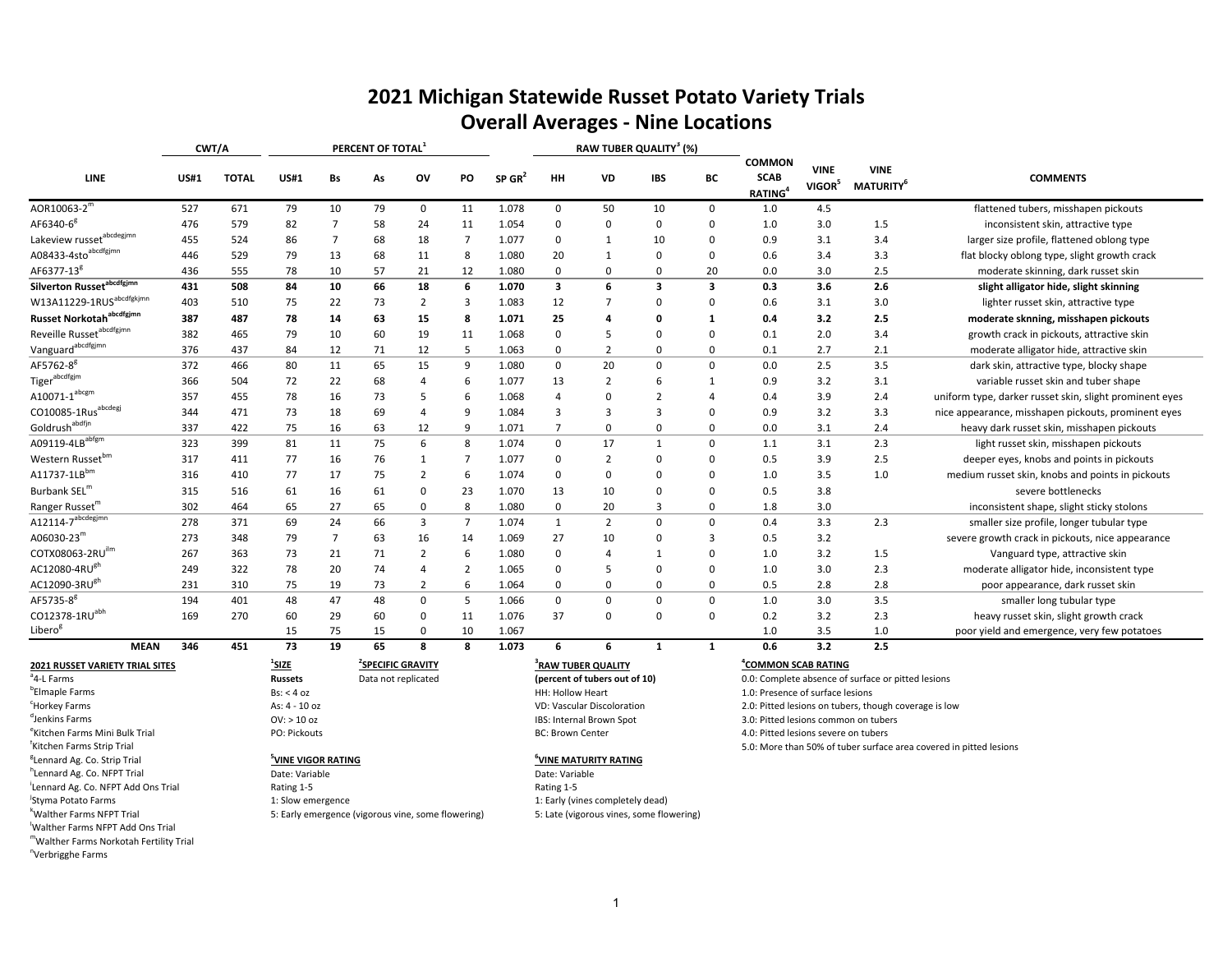### **4‐L Farms**

### **Planting: 5/12/21 Vine Kill: 10/6/21 Harvest: 11/3/21**

**GDD40: 4081**

|                         |             |             | CWT/A        |             |    | PERCENT OF TOTAL <sup>1</sup> |    |     |                                   |           | RAW TUBER QUALITY <sup>3</sup> (%) |            |              |                                                            |                                   |                                             |                                                          |
|-------------------------|-------------|-------------|--------------|-------------|----|-------------------------------|----|-----|-----------------------------------|-----------|------------------------------------|------------|--------------|------------------------------------------------------------|-----------------------------------|---------------------------------------------|----------------------------------------------------------|
| LINE                    |             | <b>US#1</b> | <b>TOTAL</b> | <b>US#1</b> | Bs | As                            | ov | PO. | $SP$ GR <sup><math>2</math></sup> | <b>HH</b> | VD                                 | <b>IBS</b> | ВC           | <b>COMMON</b><br><b>SCAB</b><br><b>RATING</b> <sup>4</sup> | <b>VINE</b><br>VIGOR <sup>5</sup> | <b>VINE</b><br><b>MATURITY</b> <sup>6</sup> | <b>COMMENTS</b>                                          |
| A08433-4sto             |             | 521         | 565          | 92          |    | 79                            | 13 |     | 1.087                             | 10        |                                    |            |              | 1.0                                                        | 3.0                               | 3.0                                         | heavy netted skin                                        |
| A09119-4LB              |             | 271         | 334          | 81          |    | 68                            | 13 | 10  | 1.069                             | $\Omega$  | 40                                 |            |              | 0.5                                                        | 2.5                               | 2.0                                         | smooth skin, heat sprouting, sheep nose, pointed tubers  |
| A10071-1                |             | 384         | 463          | 83          | 10 | 76                            |    |     | 1.066                             | 20        | 0                                  |            |              | 0.0                                                        | 3.5                               | 2.0                                         | heavy netted skin, deep apical eyes                      |
| A12114-7                |             | 194         | 280          | 70          | 24 | 68                            |    |     | 1.064                             | n         | 0                                  |            |              | 1.0                                                        | 3.5                               | 2.0                                         | knobs, growth cracks, points                             |
| CO10085-1RUS            |             | 494         | 604          | 82          | 11 | 73                            | 9  | 8   | 1.087                             | n         | 0                                  | 10         |              | 2.0                                                        | 2.5                               | 3.5                                         | less uniform tuber type                                  |
| CO12378-1RU             |             | 233         | 322          | 72          | 21 | 72                            | 0  |     | 1.069                             | 80        | 0                                  |            | $\Omega$     | 0.5                                                        | 3.0                               | 2.0                                         | slight netted skin, less uniform type, slight sheep nose |
| Goldrush                |             | 292         | 424          | 69          | 14 | 63                            | 6  | 17  | 1.072                             | $\Omega$  | 0                                  |            | $\Omega$     | 0.0                                                        | 3.0                               | 2.5                                         | growth crack, moderate netted skin                       |
| Lakeview Russet         |             | 368         | 413          | 88          |    | 77                            | 11 | 4   | 1.076                             | $\Omega$  | 0                                  | 30         | $\Omega$     | 0.5                                                        | 2.5                               | 3.0                                         | light russet skin, uniform oval type                     |
| <b>Reveille Russet</b>  |             | 342         | 409          | 83          |    | 51                            | 32 | 12  | 1.070                             | n         | 0                                  |            | 0            | 1.0                                                        | 1.5                               | 3.5                                         | dark russet skin, uniform type, severe growth crack      |
| <b>Russet Norkotah</b>  |             | 562         | 638          | 88          |    | 49                            | 39 | h   | 1.073                             | 80        | 0                                  |            | <sup>0</sup> | 0.0                                                        | 3.0                               | 3.5                                         | severe skinning, dark russet skin, growth cracks         |
| <b>Silverton Russet</b> |             | 458         | 532          | 86          |    | 71                            | 15 | h   | 1.070                             | 10        | 0                                  | 10         | 0            | 0.5                                                        | 3.5                               | 2.5                                         | appealing bright medium russet skin                      |
| Tiger                   |             | 388         | 507          | 77          | 18 | 71                            | ь  |     | 1.078                             | $\Omega$  | 0                                  | 10         | 10           | 1.0                                                        | 3.0                               | 3.5                                         | light russet skin, uniform type                          |
| Vanguard                |             | 384         | 426          | 90          |    | 80                            | 10 |     | 1.063                             | n         | 0                                  |            | $\Omega$     | 0.0                                                        | 1.5                               | 2.0                                         | severe skinning, light russet skin                       |
| W13A11229-1RUS          |             | 373         | 482          | 77          | 19 | 77                            |    |     | 1.090                             |           | 0                                  |            |              | 0.5                                                        | 2.5                               | 2.5                                         | elongated uniform type                                   |
|                         | <b>MEAN</b> | 376         | 457          | 81          | 12 | 70                            | 12 |     | 1.074                             | 14        |                                    |            |              | 0.6                                                        | 2.8                               | 2.7                                         |                                                          |

| $\frac{1}{2}$ size                       | <sup>2</sup> SPECIFIC GRAVITY   | <sup>3</sup> RAW TUBER QUALITY    | <b>"COMMON SCAB RATING</b>                                         | <sup>5</sup> VINE VIGOR |
|------------------------------------------|---------------------------------|-----------------------------------|--------------------------------------------------------------------|-------------------------|
| <b>Russets</b>                           | Data not replicated             | (percent of tubers out of 10)     | 0.0: Complete absence of surface or pitted lesions                 | Date: 6/16/21           |
| Bs: < 4 oz                               |                                 | HH: Hollow Heart                  | 1.0: Presence of surface lesions                                   | Rating 1-5              |
| As: 4 - 10 oz                            |                                 | <b>VD: Vascular Discoloration</b> | 2.0: Pitted lesions on tubers, though coverage is low              | 1: Slow emerg           |
| $OV:$ > 10 oz                            |                                 | IBS: Internal Brown Spot          | 3.0: Pitted lesions common on tubers                               | 5: Early emerg          |
| PO: Pickouts                             |                                 | <b>BC: Brown Center</b>           | 4.0: Pitted lesions severe on tubers                               |                         |
|                                          |                                 |                                   | 5.0: More than 50% of tuber surface area covered in pitted lesions |                         |
| VINE MATURITY RATING                     | <b>FIELD DATA</b>               |                                   |                                                                    |                         |
| Date: 8/24/21                            | <b>Planting Date</b>            | 5/12/21                           |                                                                    |                         |
| Rating 1-5                               | Vine Kill Date                  | 10/6/21                           |                                                                    |                         |
| 1: Early (vines completely dead)         | <b>Harvest Date</b>             | 11/3/21                           |                                                                    |                         |
| 5: Late (vigorous vines, some flowering) | Days (planting to vine kill)    | 147                               |                                                                    |                         |
|                                          | Days (planting to harvest)      | 175                               |                                                                    |                         |
|                                          | GDD <sub>40</sub> MAWN Station  | Kalamazoo                         |                                                                    |                         |
|                                          | $GDD40$ (planting to vine kill) | 4081                              |                                                                    |                         |
|                                          | Seed Spacing                    | 10"                               |                                                                    |                         |

 **SCAB RATING 5VINE VIGOR RATING** 1: Slow emergence 5: Early emergence (vigorous vine, some flowering)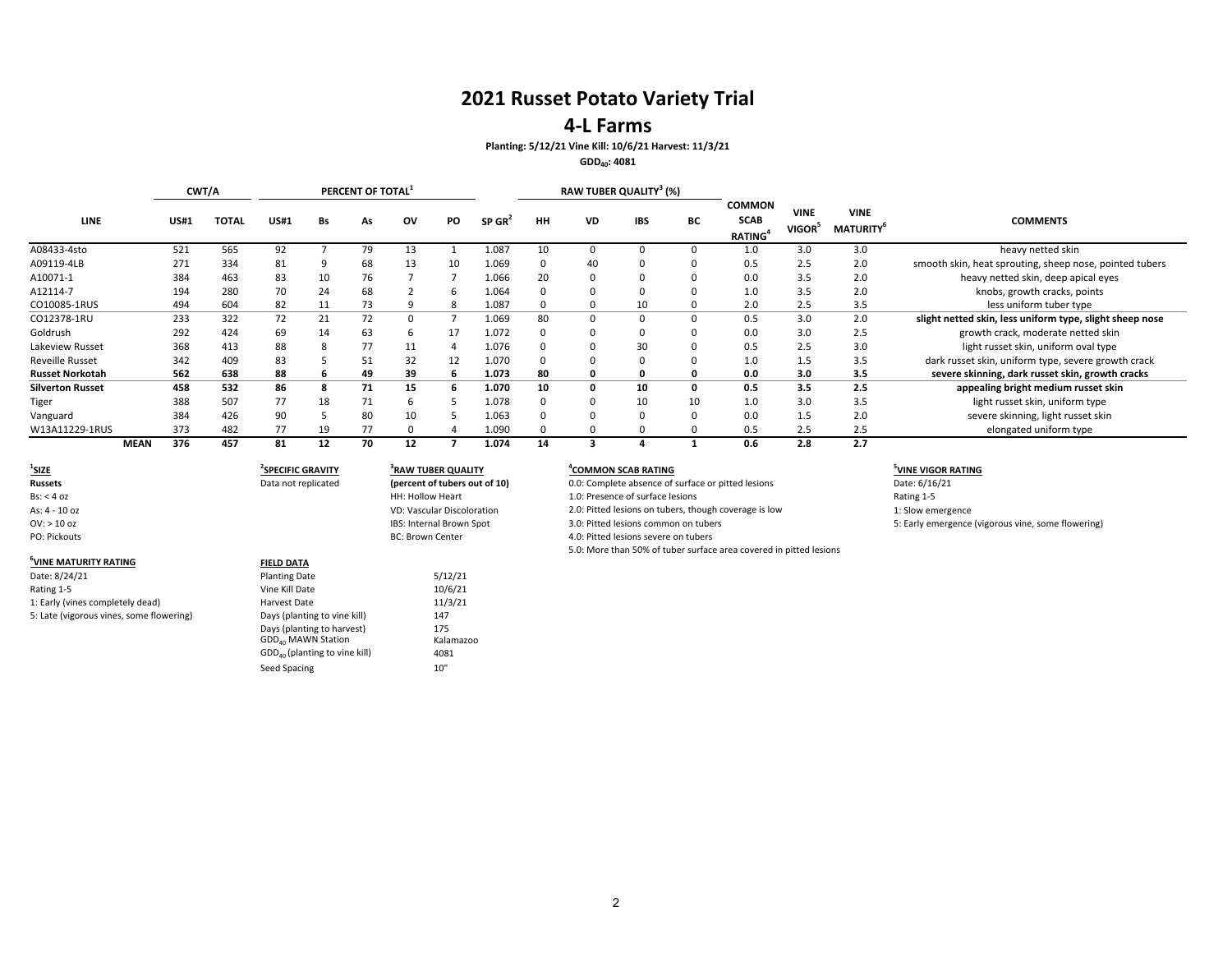# **Elmaple Farms**

**Planting:5/20/21 Vine Kill: 9/12/21 Harvest: 10/5/21**

**GDD40: 3107**

|                         |             | CWT/A        |             |    | PERCENT OF TOTAL |                |           |                    |          | RAW TUBER QUALITY <sup>3</sup> (%) |             |    |                                                            |                                   |                                             |                                                   |
|-------------------------|-------------|--------------|-------------|----|------------------|----------------|-----------|--------------------|----------|------------------------------------|-------------|----|------------------------------------------------------------|-----------------------------------|---------------------------------------------|---------------------------------------------------|
| <b>LINE</b>             | <b>US#1</b> | <b>TOTAL</b> | <b>US#1</b> | Bs | As               | ov             | <b>PO</b> | SP GR <sup>4</sup> | HH       | VD                                 | <b>IBS</b>  | ВC | <b>COMMON</b><br><b>SCAB</b><br><b>RATING</b> <sup>4</sup> | <b>VINE</b><br>VIGOR <sup>5</sup> | <b>VINE</b><br><b>MATURITY</b> <sup>b</sup> | <b>COMMENTS</b>                                   |
| A10071-1                | 423         | 553          | 76          | 15 | 74               |                | $\Omega$  | 1.074              |          |                                    |             | 20 | 0.0                                                        | 4.0                               | 2.0                                         | knobs, pinecones, uniform type, prominent eyes    |
| A08433-4sto             | 406         | 492          | 82          | 15 | 64               | 18             |           | 1.079              | 30       | <sup>0</sup>                       |             |    | 0.0                                                        | 3.5                               | 3.0                                         | flat blocky oblong uniform type                   |
| Lakeview Russet         | 338         | 399          | 85          | 14 | 85               |                |           | 1.082              |          |                                    |             |    | 1.5                                                        | 2.5                               | 2.5                                         | flattened type, lighter russet skin               |
| A09119-4LB              | 335         | 378          | 89          |    | 87               |                |           | 1.075              |          |                                    |             |    | 2.0                                                        | 4.0                               | 2.0                                         | less uniform light russet skin                    |
| Vanguard                | 320         | 395          | 81          | 16 | 79               |                |           | 1.061              | $\Omega$ | 0                                  | 0           |    | 0.0                                                        | 3.0                               | 1.0                                         | uniform flattened type, slight skinning           |
| A11737-1LB              | 318         | 425          | 74          | 19 | 71               | 3              |           | 1.076              | $\Omega$ | <sup>0</sup>                       | $\mathbf 0$ |    | 0.5                                                        | 4.0                               | 1.0                                         | medium russet skin, knobs in pickouts             |
| <b>Reveille Russet</b>  | 314         | 426          | 74          | 19 | 70               |                |           | 1.075              | $\Omega$ | 0                                  | 0           |    | 0.0                                                        | 2.5                               | 2.5                                         | knobs, prominent eyes                             |
| Tiger                   | 313         | 467          | 67          | 29 | 62               |                |           | 1.074              | 30       |                                    |             |    | 0.0                                                        | 3.0                               | 2.5                                         | moderate skinning, poor appearance                |
| <b>Silverton Russet</b> | 311         | 385          | 80          | 15 | 74               |                |           | 1.067              | 0        | 0                                  | 0           |    | 0.0                                                        | 3.0                               | 2.5                                         | light russet skin, flat blocky type               |
| Goldrush                | 299         | 379          | 79          | 18 | 77               |                |           | 1.069              | 0        | 0                                  | 0           |    | 0.0                                                        | 3.5                               | 1.5                                         | dark russet skin type, flat oval to oblong type   |
| A12114-7                | 277         | 385          | 72          | 24 | 70               | $\overline{2}$ |           | 1.077              | 0        | $\Omega$                           | 0           | 0  | 0.5                                                        | 3.5                               | 1.5                                         | smaller oval to oblong type, medium russet skin   |
| W13A11229-1RUS          | 269         | 446          | 61          | 36 | 58               |                |           | 1.079              | 20       | <sup>0</sup>                       |             |    | 0.5                                                        | 3.0                               | 2.5                                         | light skin, long type, slight skinning            |
| Western Russet          | 267         | 356          | 75          | 19 | 73               |                | -6        | 1.081              | $\Omega$ | 0                                  |             |    | 0.5                                                        | 3.5                               | 2.5                                         | flat oblong type, knobs and points in pickouts    |
| CO10085-1RUS            | 247         | 361          | 68          | 25 | 67               |                |           | 1.086              | $\Omega$ | $\Omega$                           |             |    | 1.0                                                        | 3.0                               | 3.0                                         | medium russet skin, less uniform, slight greening |
| CO12378-1RU             | 197         | 333          | 59          | 41 | 58               |                |           | 1.083              | 30       | 0                                  |             |    | 0.0                                                        | 4.0                               | 2.0                                         | smaller type, prominent eyes                      |
| <b>Russet Norkotah</b>  | 159         | 245          | 65          | 21 | 63               |                | 14        | 1.070              | 0        | 0                                  | 0           |    | 0.5                                                        | 2.5                               | 2.0                                         | darker russet skin                                |
| <b>MEAN</b>             | 300         | 402          | 74          | 21 | 71               |                |           | 1.075              |          |                                    | 0           |    | 0.4                                                        | 3.3                               | 2.1                                         |                                                   |

 $1$ **SIZE 2SPECIFIC GRAVITY 3RAWRussets**Bs: < 4As: 4 ‐ 10OV: > 10

### PO: Pickouts**FIELD DATA**

#### **Planting Date** 5/20/21 <sup>6</sup>VINE</sup> MATURITY RATING Vine Kill Date Harvest DateDays (planting to vine kill) 115 115 1: Early (vines completely dead) Days (planting to harvest) 138 5: Late (vigorous vines, some flowering) GDD<sub>40</sub> MAWN Station **Arlene**  $\mathsf{GDD}_{40}$  (planting to vine kill) 3107 Seed Spacing 10"

Data not replicated

HH: Hollow Heart

**BC: Brown Center** 

9/12/21 Date: 8/24/21

10/5/21 Rating 1‐5

VD: Vascular Discoloration

IBS: Internal Brown Spot

### **TUBER QUALITY 4COMMON SCAB RATING 5VINE VIGOR RATING**

 not replicated **(percent of tubers out of 10)** 0.0: Complete absence of surface or pitted lesions Date: 7/8/21 1.0: Presence of surface lesions Rating 1-5 2.0: Pitted lesions on tubers, though coverage is low 1: Slow emergence Spot 3.0: Pitted lesions common on tubers 5: Early emergence (vigorous vine, some flowering) 4.0: Pitted lesions severe on tubers 5.0: More than 50% of tuber surface area covered in pitted lesions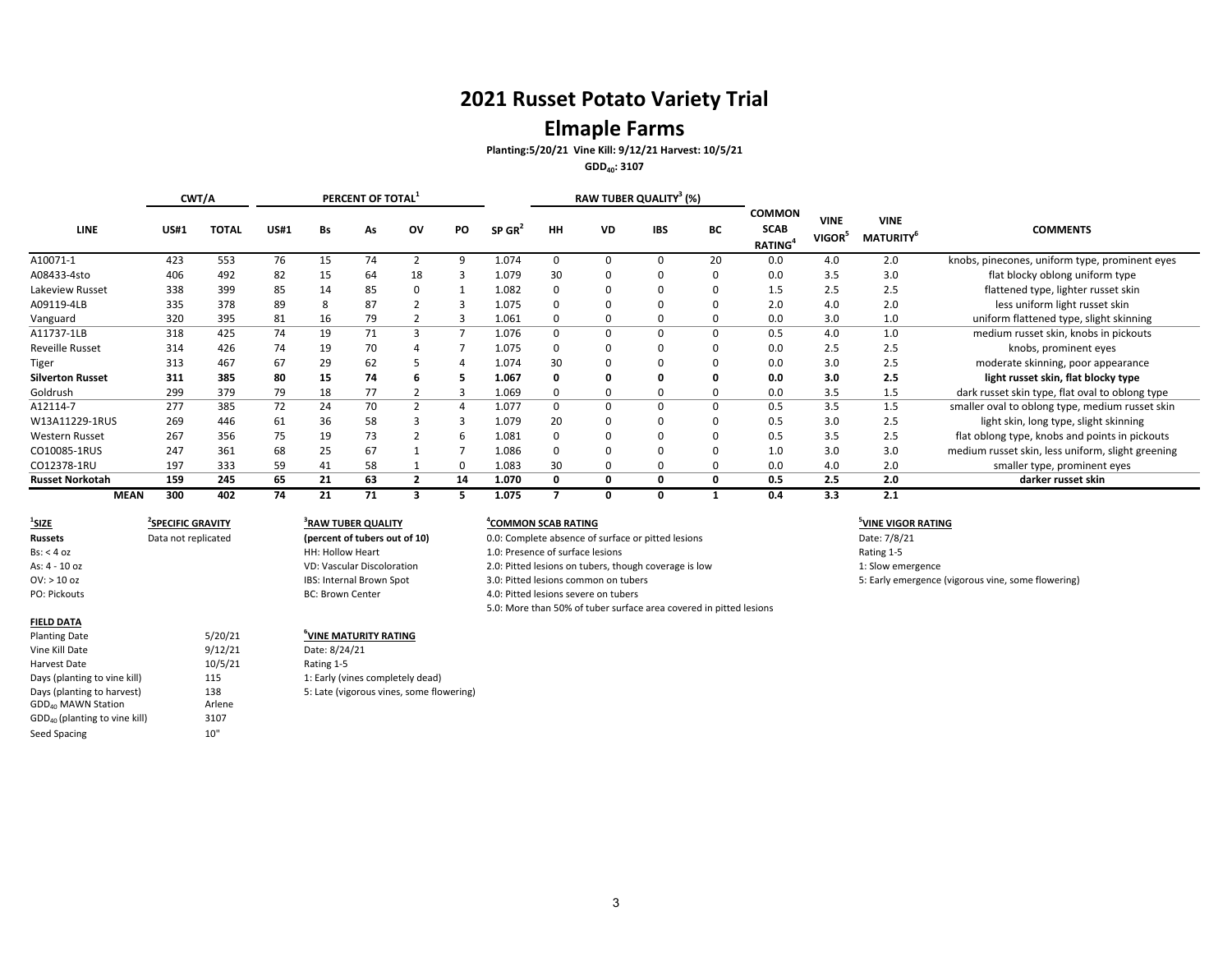# **Horkey Brothers**

**Planting: 4/30/21 Vine Kill: 9/16/21 Harvest: 10/21/21**

**GDD40: 4004**

|                         |             | CWT/A        |             |    | PERCENT OF TOTAL <sup>1</sup> |    |    |       |          | RAW TUBER QUALITY <sup>3</sup> (%) |            |          |                                               |                                   |                                |                                                                |
|-------------------------|-------------|--------------|-------------|----|-------------------------------|----|----|-------|----------|------------------------------------|------------|----------|-----------------------------------------------|-----------------------------------|--------------------------------|----------------------------------------------------------------|
| <b>LINE</b>             | <b>US#1</b> | <b>TOTAL</b> | <b>US#1</b> | Bs | As                            | ov | PO | SP GR | нн       | VD                                 | <b>IBS</b> | BС       | <b>COMMON</b><br><b>SCAB</b><br><b>RATING</b> | <b>VINE</b><br>VIGOR <sup>:</sup> | <b>VINE</b><br><b>MATURITY</b> | <b>COMMENTS</b>                                                |
| <b>Silverton Russet</b> | 633         | 749          | 85          | 10 | 61                            | 24 |    | 1.064 |          | 40                                 |            |          | 0.5                                           | 3.5                               | 3.5                            | medium russet skin, misshapen pickouts                         |
| A08433-4sto             | 606         | 705          | 86          | 10 | 72                            | 14 |    | 1.079 |          | 10                                 |            |          | 0.0                                           | 3.0                               | 4.0                            | flat oblong type, variable medium russet skin                  |
| Lakeview Russet         | 539         | 595          | 91          |    | 67                            | 24 |    | 1.074 | $\Omega$ |                                    | 20         | $\Omega$ | 1.0                                           | 3.5                               | 3.0                            | slight skinning, medium russet skin                            |
| <b>Reveille Russet</b>  | 443         | 522          | 85          | ь  | 52                            | 33 |    | 1.063 |          | 20                                 | $\Omega$   |          | 0.0                                           | 1.0                               | 3.0                            | moderate skinning, pointed tubers, growth crack in pickouts    |
| W13A11229-1RUS          | 425         | 560          | 76          | 23 | 75                            |    |    | 1.081 |          | 10                                 | $\Omega$   | n        | 1.0                                           | 3.0                               | 3.0                            | moderate alligator hide, non uniform type                      |
| CO10085-1RUS            | 420         | 646          | 65          | 18 | 59                            |    |    | 1.076 | 0        | 10                                 | 0          | $\Omega$ | 1.5                                           | 3.0                               | 3.0                            | severe alligator hide, longer non uniform type, bottlenecks    |
| Tiger                   | 396         | 494          | 80          | 18 | 80                            | n  |    | 1.077 | n        | 10                                 | 10         | $\Omega$ | 1.5                                           | 3.0                               | 3.0                            | light russet skin, long type, light yellow flesh               |
| A10071-1                | 339         | 438          | 77          |    | 63                            | 15 |    | 1.066 |          |                                    | $\Omega$   |          | 0.0                                           | 3.5                               | 3.0                            | grub damage, dark russet skin, prominent eyes                  |
| <b>Russet Norkotah</b>  | 331         | 428          | 77          | 21 | 66                            | 11 |    | 1.067 | 30       |                                    | o          |          | 0.5                                           | 3.0                               | 1.5                            | slight alligator hide, skinning                                |
| A12114-7                | 314         | 442          | 71          | 26 | 69                            |    |    | 1.074 |          | 10                                 |            |          | 0.5                                           | 3.5                               | 2.0                            | slight growth crack, medium russet skin, attractive appearance |
| Vanguard                | 207         | 271          | 77          | 20 | 75                            |    |    | 1.054 |          |                                    | $\Omega$   | $\Omega$ | 0.0                                           | 2.5                               | 3.0                            | small uniform type                                             |
| <b>MEAN</b>             | 423         | 532          | 79          | 15 | 67                            | 12 |    | 1.070 |          |                                    |            |          | 0.6                                           | 3.0                               | 2.9                            |                                                                |

| $1$ SIZE            | <sup>2</sup> SPECIFIC GRAVITY | <sup>3</sup> RAW TUBER QUALITY    |
|---------------------|-------------------------------|-----------------------------------|
| <b>Russets</b>      | Data not replicated           | (percent of tubers out of         |
| $\text{Bs}:$ < 4 oz |                               | <b>HH: Hollow Heart</b>           |
| As: 4 - 10 oz       |                               | <b>VD: Vascular Discoloration</b> |
| $OV: > 10$ oz       |                               | IBS: Internal Brown Spot          |
| PO: Pickouts        |                               | <b>BC: Brown Center</b>           |
|                     |                               |                                   |
|                     |                               |                                   |

| IELD DAT. |
|-----------|
|-----------|

| <b>Planting Date</b>                      | 4/30/21   |
|-------------------------------------------|-----------|
| Vine Kill Date                            | 9/16/21   |
| Harvest Date                              | 10/21/21  |
| Days (planting to vine kill)              | 139       |
| Days (planting to harvest)                | 174       |
| GDD <sub>40</sub> MAWN Station            | Deerfield |
| GDD <sub>40</sub> (planting to vine kill) | 4004      |
| Seed Spacing                              | 10"       |

# **(percent of tubers out of 10)**

| HH: Hollow Heart                  |
|-----------------------------------|
| <b>VD: Vascular Discoloration</b> |
| IBS: Internal Brown Spot          |
| <b>BC: Brown Center</b>           |
|                                   |

### **<u><sup>4</sup>COMMON SCAB RATING</u>**

0.0: Complete absence of surface or pitted lesions Date: 6/11/21 Date: 8/20/21 1.0: Presence of surface lesions and the set of surface lesions Rating 1‐5 Rating 1‐5 Rating 1‐5 2.0: Pitted lesions on tubers, though coverage is low 1: Slow emergence 1: Early (vines completely dead) 3.0: Pitted lesions common on tubers 6.0: Pitted lesions common on tubers 5: Late (vigorous vines, some flowering) 4.0: Pitted lesions severe on tubers 5.0: More than 50% of tuber surface area covered in pitted lesions

5: Early emergence (vigorous vine, some flowering)

### **SCAB RATING 5VINE VIGOR RATING 6VINE MATURITY RATING**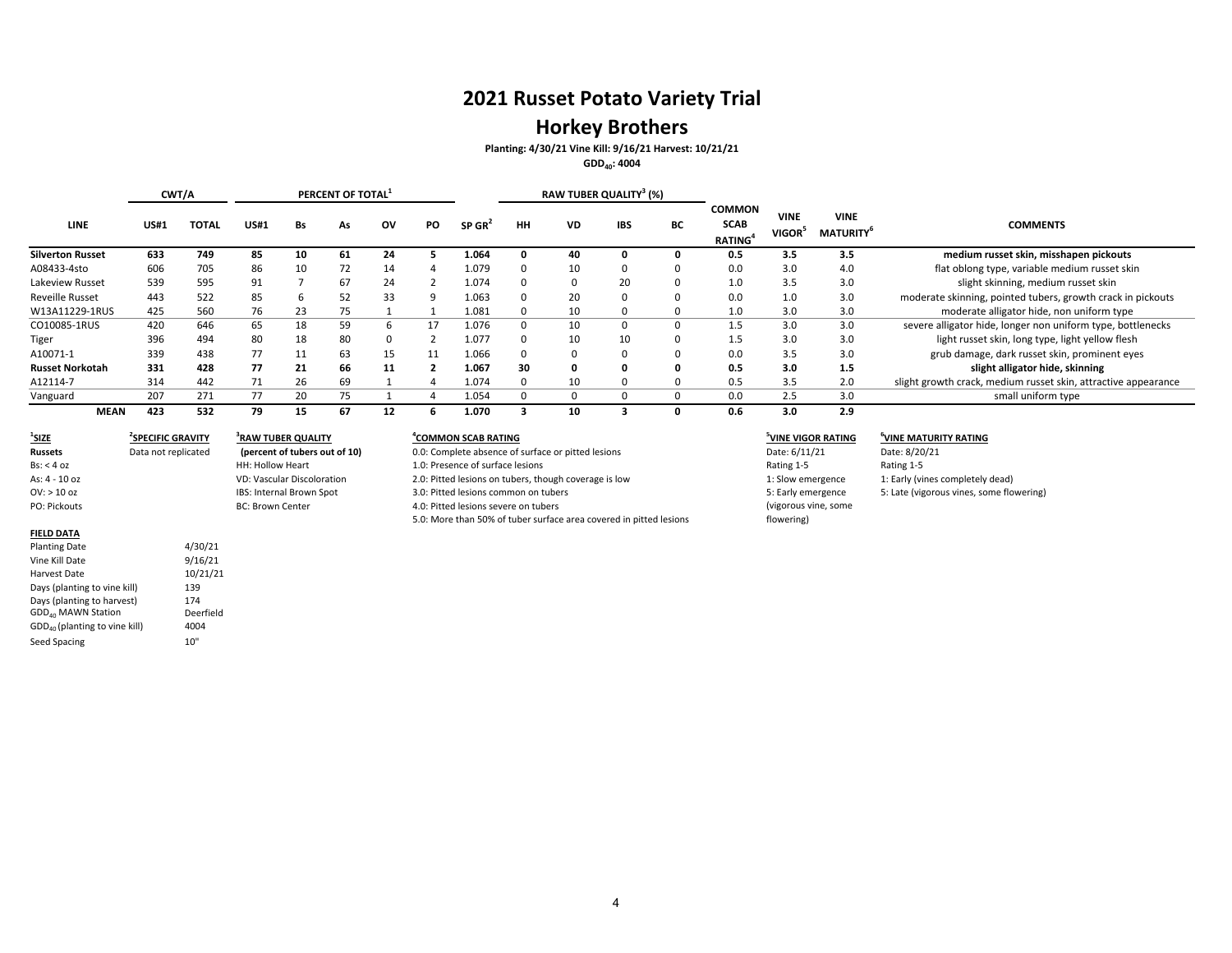### **Jenkins Farms**

**Planting: 5/20/21 Vine Kill: 9/7/21 Harvest: 10/6/21**

**GDD40: 2994**

|                         |             |             | CWT/A        |             |    | PERCENT OF TOTAL <sup>1</sup> |    |           |                    |              | RAW TUBER QUALITY <sup>3</sup> (%) |            |    |                                               |                       |                                |                                                               |
|-------------------------|-------------|-------------|--------------|-------------|----|-------------------------------|----|-----------|--------------------|--------------|------------------------------------|------------|----|-----------------------------------------------|-----------------------|--------------------------------|---------------------------------------------------------------|
| <b>LINE</b>             |             | <b>US#1</b> | <b>TOTAL</b> | <b>US#1</b> | Bs | As                            | ov | <b>PO</b> | SP GR <sup>2</sup> | HH           | <b>VD</b>                          | <b>IBS</b> | BС | <b>COMMON</b><br><b>SCAB</b><br><b>RATING</b> | <b>VINE</b><br>VIGOR' | <b>VINE</b><br><b>MATURITY</b> | <b>COMMENTS</b>                                               |
| Lakeview Russet         |             | 659         | 701          | 94          |    | 59                            | 35 |           | 1.082              |              |                                    |            |    | 0.0                                           | 2.0                   | 4.0                            | large size profile, light russet skin                         |
| W13A11229-1Rus          |             | 638         | 771          | 83          | 13 | 79                            |    |           | 1.083              | 40           |                                    |            |    | 0.0                                           | 3.5                   | 3.0                            | moderate alligator hide, lighter russet skin, slight skinning |
| <b>Russet Norkotah</b>  |             | 575         | 755          | 76          | 13 | 61                            | 15 | 11        | 1.064              | 50           |                                    |            |    | 0.0                                           | 4.0                   | 3.5                            | severe alligator hide and pinkeye                             |
| Vanguard                |             | 518         | 644          | 80          |    | 56                            | 24 | 13        | 1.062              | <sup>0</sup> |                                    |            |    | 0.0                                           | 3.0                   | 2.0                            | attractive skinning, knobs in pickouts                        |
| A08433-4sto             |             | 493         | 686          | 72          | 10 | 56                            | 16 | 18        | 1.083              | 40           |                                    |            |    | 0.0                                           | 4.0                   | 3.5                            | flattened oblong type, prominent eyes, less uniform           |
| Goldrush                |             | 464         | 576          | 81          |    | 60                            | 21 | 10        | 1.068              | $\Omega$     |                                    |            |    | 0.0                                           | 3.5                   | 2.5                            | knobs and misshapen pickouts, moderate skinning               |
| <b>Silverton Russet</b> |             | 462         | 578          | 80          |    | 65                            | 15 | 15        | 1.077              |              |                                    | 10         | 10 | 0.0                                           | 3.5                   | 2.5                            | lighter russet skin                                           |
| CO10085-1RUS            |             | 358         | 427          | 84          | 11 | 78                            |    |           | 1.083              |              |                                    |            |    | 0.0                                           | 3.0                   | 3.5                            | attractive skin, slight prominent eyes, tubular               |
| Tiger                   |             | 342         | 480          | 71          | 27 | 69                            |    |           | 1.081              | 50           |                                    |            |    | 0.0                                           | 3.0                   | 3.0                            | inconsistent light russet skin, smaller size profile          |
| <b>Reveille Russet</b>  |             | 339         | 497          | 68          | 15 | 60                            | 8  |           | 1.067              |              |                                    |            |    | 0.0                                           | 1.5                   | 3.0                            | trace knobs, medium russet skin                               |
| A12114-7                |             | 259         | 424          | 61          | 13 | 56                            |    | 25        | 1.076              |              |                                    |            |    | 0.0                                           | 2.5                   | 3.0                            | knobs and growth crack in pickouts                            |
|                         | <b>MEAN</b> | 464         | 594          | 77          | 12 | 64                            | 14 |           | 1.075              | 16           |                                    |            |    | 0.0                                           | 3.0                   | 3.0                            |                                                               |

| <sup>1</sup> SIZE              | <b>SPECIFIC GRAVITY</b> | <sup>3</sup> RAW TUBER QUALITY    |
|--------------------------------|-------------------------|-----------------------------------|
| <b>Russets</b>                 | Data not replicated     | (percent of tubers out of 10)     |
| $\text{Bs}:$ < 4 oz            |                         | <b>HH: Hollow Heart</b>           |
| As: $4 - 10$ oz                |                         | <b>VD: Vascular Discoloration</b> |
| OV: > 10 oz                    |                         | IBS: Internal Brown Spot          |
| PO: Pickouts                   |                         | <b>BC: Brown Center</b>           |
|                                |                         |                                   |
| <b>FIELD DATA</b>              |                         |                                   |
| <b>Planting Date</b>           | 5/20/21                 |                                   |
| Vine Kill Date                 | 9/7/21                  |                                   |
| Harvest Date                   | 10/6/21                 |                                   |
| Days (planting to vine kill)   | 110                     |                                   |
| Days (planting to harvest)     | 139                     |                                   |
| GDD <sub>40</sub> MAWN Station | Arlene                  |                                   |

GDD<sub>40</sub> MAWN Station **Arlene** GDD<sub>40</sub> (planting to vine kill) 2994 Seed Spacing 10"

### **GRAVITY 4COMMON3RAW TUBER QUALITY**

0.0: Complete absence of surface or pitted lesions Date: 7/6/21 Date: 8/24/21 ollow Heart 1.0: Presence of surface lesions Rating 1.5 Rating 1‐5 Rating 1‐5 2.0: Pitted lesions on tubers, though coverage is low 1: Slow emergence 1: Early (vines completely dead) 3.0: Pitted lesions common on tubers 6.0: Pitted lesions common on tubers 5: Late (vigorous vines, some flowering) own Center **1.0: Pitted lesions severe on tubers** 5.0: More than 50% of tuber surface area covered in pitted lesions

### **SCAB RATING 5VINE VIGOR RATING 6VINE MATURITY RATING**

5: Early emergence (vigorous vine, some flowering)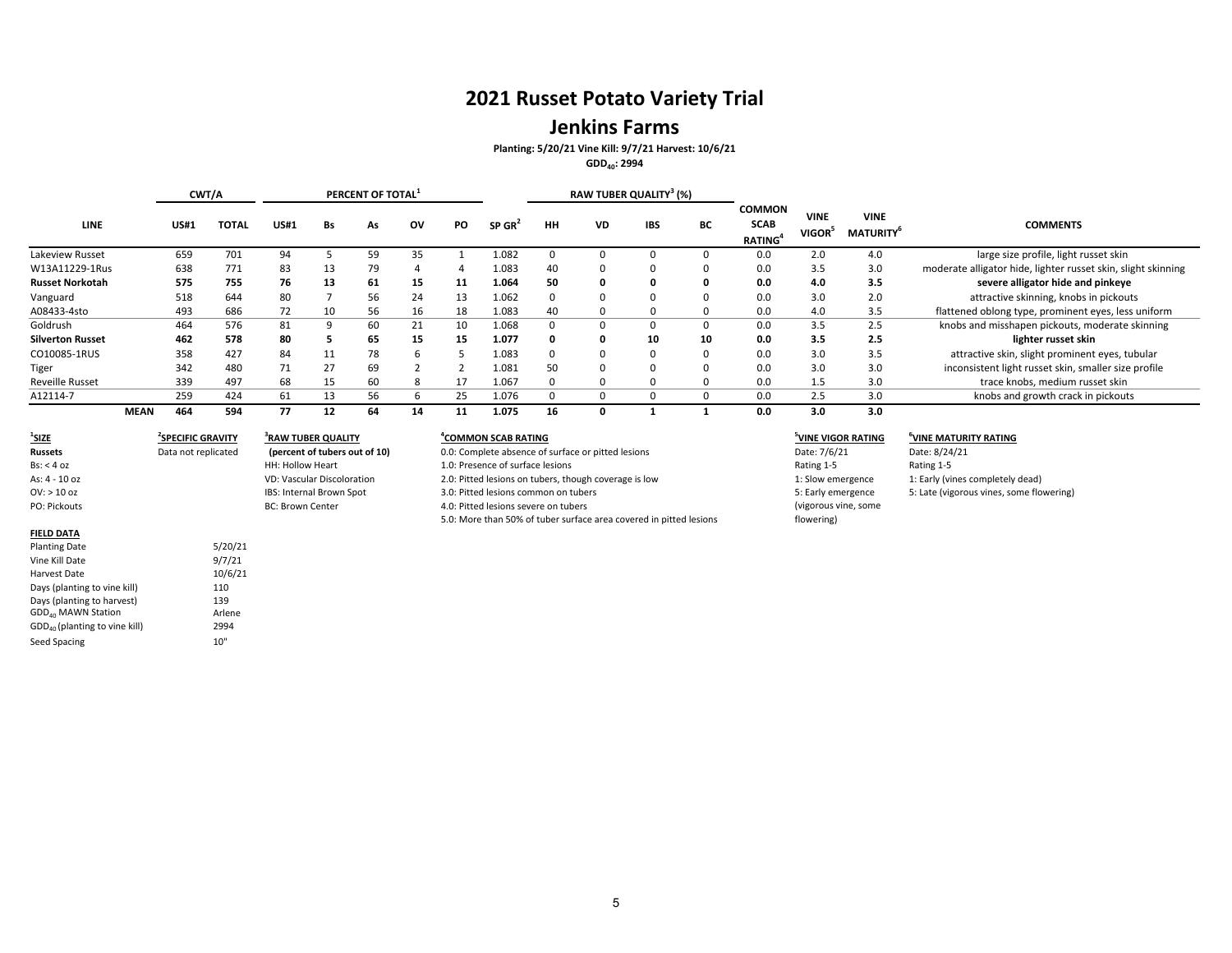# **2021 Mini Bulk Russet Potato Variety Trial**

# **Kitchen Farms Mini Bulk**

**Planting: 5/26/21 Vine Kill: 8/25/21 Harvest: 10/7/21**

**GDD40: 3212**

|                                                                                                                                                 |                                                      | CWT/A                                |                                |                               | PERCENT OF TOTAL <sup>1</sup> |    |    |                                                                                       |             |    | RAW TUBER QUALITY <sup>3</sup> (%) |             |                                                     |                                         |                                             |                                                 |
|-------------------------------------------------------------------------------------------------------------------------------------------------|------------------------------------------------------|--------------------------------------|--------------------------------|-------------------------------|-------------------------------|----|----|---------------------------------------------------------------------------------------|-------------|----|------------------------------------|-------------|-----------------------------------------------------|-----------------------------------------|---------------------------------------------|-------------------------------------------------|
| <b>LINE</b>                                                                                                                                     | <b>US#1</b>                                          | <b>TOTAL</b>                         | <b>US#1</b>                    | <b>Bs</b>                     | As                            | ov | PO | $SP$ GR <sup>2</sup>                                                                  | HH          | VD | <b>IBS</b>                         | BC          | <b>COMMON</b><br><b>SCAB</b><br>RATING <sup>4</sup> | <b>VINE</b><br>VIGOR <sup>5</sup>       | <b>VINE</b><br><b>MATURITY</b> <sup>6</sup> | <b>COMMENTS</b>                                 |
| Lakeview Russet                                                                                                                                 | 475                                                  | 515                                  | 92                             | 8                             | 80                            | 12 | 0  | 1.079                                                                                 | $\mathbf 0$ | 0  | 0                                  | $\mathbf 0$ | 2.5                                                 | 4.0                                     | 3.5                                         | flattened oblong type, light russet skin        |
| A12114-7                                                                                                                                        | 327                                                  | 438                                  | 75                             | 24                            | 73                            |    |    | 1.084                                                                                 | $\mathbf 0$ | 0  | 0                                  | $\mathbf 0$ | 0.0                                                 | 3.0                                     | 2.5                                         | slight alligator hide, small uniform tuber type |
| CO10085-1RUS                                                                                                                                    | 320                                                  | 433                                  | 74                             | 25                            | 74                            | 0  |    | 1.086                                                                                 | $\mathbf 0$ | 10 | 0                                  | $\mathbf 0$ | 0.0                                                 | 4.0                                     | 4.0                                         | flat to oblong type, attractive appearance      |
| <b>MEAN</b>                                                                                                                                     | 374                                                  | 462                                  | 80                             | 19                            | 76                            | 4  | -1 | 1.083                                                                                 | 0           | 3  | 0                                  | 0           | 0.8                                                 | 3.7                                     | 3.3                                         |                                                 |
| $\frac{1}{2}$ SIZE<br><b>Russets</b>                                                                                                            | <sup>2</sup> SPECIFIC GRAVITY<br>Data not replicated |                                      | <sup>3</sup> RAW TUBER QUALITY | (percent of tubers out of 10) |                               |    |    | <sup>4</sup> COMMON SCAB RATING<br>0.0: Complete absence of surface or pitted lesions |             |    |                                    |             |                                                     | <sup>5</sup> VINE VIGOR RATING<br>Date: |                                             | VINE MATURITY RATING<br>Date:                   |
| Bs: < 4 oz                                                                                                                                      |                                                      |                                      | HH: Hollow Heart               |                               |                               |    |    | 1.0: Presence of surface lesions                                                      |             |    |                                    |             |                                                     | Rating 1-5                              |                                             | Rating 1-5                                      |
| As: 4 - 10 oz                                                                                                                                   |                                                      |                                      | VD: Vascular Discoloration     |                               |                               |    |    | 2.0: Pitted lesions on tubers, though coverage is low                                 |             |    |                                    |             |                                                     | 1: Slow emergence                       |                                             | 1: Early (vines completely dead)                |
| $OV:$ > 10 oz                                                                                                                                   |                                                      |                                      | IBS: Internal Brown Spot       |                               |                               |    |    | 3.0: Pitted lesions common on tubers                                                  |             |    |                                    |             |                                                     | 5: Early emergence                      |                                             | 5: Late (vigorous vines, some flowering)        |
| PO: Pickouts                                                                                                                                    |                                                      |                                      | <b>BC: Brown Center</b>        |                               |                               |    |    | 4.0: Pitted lesions severe on tubers                                                  |             |    |                                    |             |                                                     | (vigorous vine, some                    |                                             |                                                 |
|                                                                                                                                                 |                                                      |                                      |                                |                               |                               |    |    | 5.0: More than 50% of tuber surface area covered in pitted lesions                    |             |    |                                    |             |                                                     | flowering)                              |                                             |                                                 |
| <b>FIELD DATA</b>                                                                                                                               |                                                      |                                      |                                |                               |                               |    |    |                                                                                       |             |    |                                    |             |                                                     |                                         |                                             |                                                 |
| <b>Planting Date</b>                                                                                                                            |                                                      | 5/26/21                              |                                |                               |                               |    |    |                                                                                       |             |    |                                    |             |                                                     |                                         |                                             |                                                 |
| Vine Kill Date                                                                                                                                  |                                                      | 8/25/21                              |                                |                               |                               |    |    |                                                                                       |             |    |                                    |             |                                                     |                                         |                                             |                                                 |
| <b>Harvest Date</b>                                                                                                                             |                                                      | 10/7/21                              |                                |                               |                               |    |    |                                                                                       |             |    |                                    |             |                                                     |                                         |                                             |                                                 |
| Days (planting to vine kill)<br>Days (planting to harvest)<br>GDD <sub>40</sub> MAWN Station<br>$GDD40$ (planting to vine kill)<br>Seed Spacing |                                                      | 91<br>134<br>Kalkaska<br>3212<br>10" |                                |                               |                               |    |    |                                                                                       |             |    |                                    |             |                                                     |                                         |                                             |                                                 |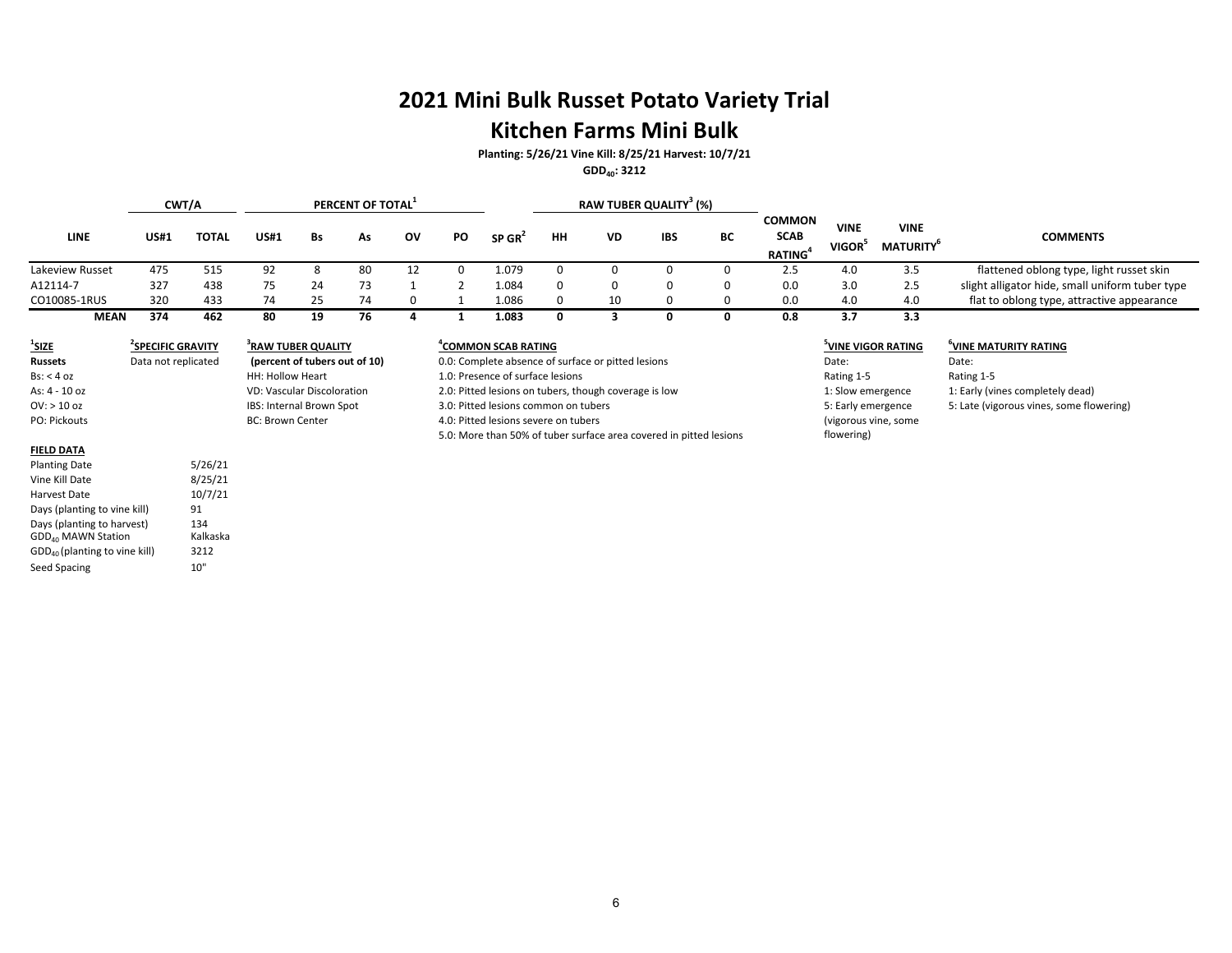## **2021 Strip Russet Potato Variety Trial**

### **Kitchen Farms**

**Planting: 5/26/21 Vine Kill: 8/25/21 Harvest: 10/7/21**

#### **GDD40: 3212**

|                         |             | CWT/A        |             |    | PERCENT OF TOTAL <sup>1</sup> |    |    |        |    |           | RAW TUBER QUALITY <sup>3</sup> (%) |    |                                                            |                      |                                             |                                                                    |
|-------------------------|-------------|--------------|-------------|----|-------------------------------|----|----|--------|----|-----------|------------------------------------|----|------------------------------------------------------------|----------------------|---------------------------------------------|--------------------------------------------------------------------|
| <b>LINE</b>             | <b>US#1</b> | <b>TOTAL</b> | <b>US#1</b> | Bs | As                            | ov | PO | SP GR' | HН | <b>VD</b> | <b>IBS</b>                         | BC | <b>COMMON</b><br><b>SCAB</b><br><b>RATING</b> <sup>4</sup> | <b>VINE</b><br>VIGOR | <b>VINE</b><br><b>MATURITY</b> <sup>6</sup> | <b>COMMENTS</b>                                                    |
| A08433-4sto             | 442         | 550          | 80          | 14 |                               |    |    | 1.077  | 20 |           |                                    |    | 0.5                                                        | 2.5                  | 3.0                                         | medium russet skin, oval to oblong type, growth cracks in pickouts |
| Vanguard                | 416         | 479          | 87          | 12 | 79                            |    |    | 1.069  |    |           |                                    |    | 0.0                                                        | 3.0                  | 2.5                                         | purple skin reaction, uniform tuber type                           |
| W13A11229-1Rus          | 407         | 560          | 73          | 27 | 72                            |    |    | 1.085  |    | $\Omega$  | $\Omega$                           |    | 0.5                                                        | 2.5                  | 3.0                                         | light to medium russet, small tubular type                         |
| <b>Russet Norkotah</b>  | 331         | 430          | 77          | 17 | 72                            |    |    | 1.078  | 10 | 0         |                                    | 10 | 0.0                                                        | 3.0                  | 2.5                                         | darker russet skin, non uniform type, misshapen pickouts           |
| <b>Silverton Russet</b> | 318         | 375          | 85          | 13 | 77                            |    |    | 1.077  | 0  | 0         |                                    |    | 0.0                                                        | 3.5                  | 3.0                                         | moderate pythium                                                   |
| A09119-4LB              | 313         | 402          | 78          | 16 | 76                            |    |    | 1.078  |    | 10        |                                    |    | 1.5                                                        | 3.0                  | 3.0                                         | growth cracks, lighter russet skin, less uniform type              |
| <b>Reveille Russet</b>  | 313         | 427          | 73          | 14 | 65                            |    | 13 | 1.072  |    | $\Omega$  |                                    |    | 0.0                                                        | 2.5                  | 4.0                                         | growth cracks, prominent eyes                                      |
| <b>Tiger</b>            | 289         | 493          | 59          | 36 | 55                            |    |    | 1.080  | 10 | $\Omega$  |                                    |    | 0.5                                                        | 3.0                  | 3.5                                         | variable russet skin and tuber shape                               |
| Goldrush                | 241         | 381          | 63          | 31 | 62                            |    |    | 1.072  | 30 |           |                                    |    | 0.0                                                        | 2.5                  | 2.5                                         | heavier dark russet skin                                           |
| <b>MEAN</b>             | 341         | 455          | 75          | 20 | 70                            |    |    | 1.076  |    |           |                                    |    | 0.3                                                        | 2.8                  | 3.0                                         |                                                                    |

 $1$ **SIZE Russets**Bs: < 4As: 4 ‐ 10OV: > 10PO: Pickouts

**2SPECIFIC GRAVITY** 

Data not replicated

HH: Hollow Heart

**BC: Brown Center** 

VD: Vascular Discoloration

**(percent of tubers out of 10)**

IBS: Internal Brown Spot

#### **FIELD DATA**

| <b>Planting Date</b>            | 5/26/21  |
|---------------------------------|----------|
| Vine Kill Date                  | 8/25/21  |
| Harvest Date                    | 10/7/21  |
| Days (planting to vine kill)    | 91       |
| Days (planting to harvest)      | 134      |
| GDD <sub>40</sub> MAWN Station  | Kalkaska |
| $GDD40$ (planting to vine kill) | 3212     |
| Seed Spacing                    | 10"      |

#### **GRAVITY 4COMMON3RAW TUBER QUALITY SCAB RATING 5VINE VIGOR RATING 6VINE MATURITY RATING**

0.0: Complete absence of surface or pitted lesions Date: Date: Date: Date: 1.0: Presence of surface lesions Rating 1‐5 2.0: Pitted lesions on tubers, though coverage is low 1: Slow emergence 1: Slow emergence 1: Early (vines completely dead) 3.0: Pitted lesions common on tubers **5: Late (vigorous vines, some flowering)** 5: Late (vigorous vines, some flowering) 4.0: Pitted lesions severe on tubers 5.0: More than 50% of tuber surface area covered in pitted lesions

flowering)

| Rating 1-5           | Rating 1-5                         |
|----------------------|------------------------------------|
| 1: Slow emergence    | 1: Early (vines completely dead)   |
| 5: Early emergence   | 5: Late (vigorous vines, some flow |
| (vigorous vine, some |                                    |
|                      |                                    |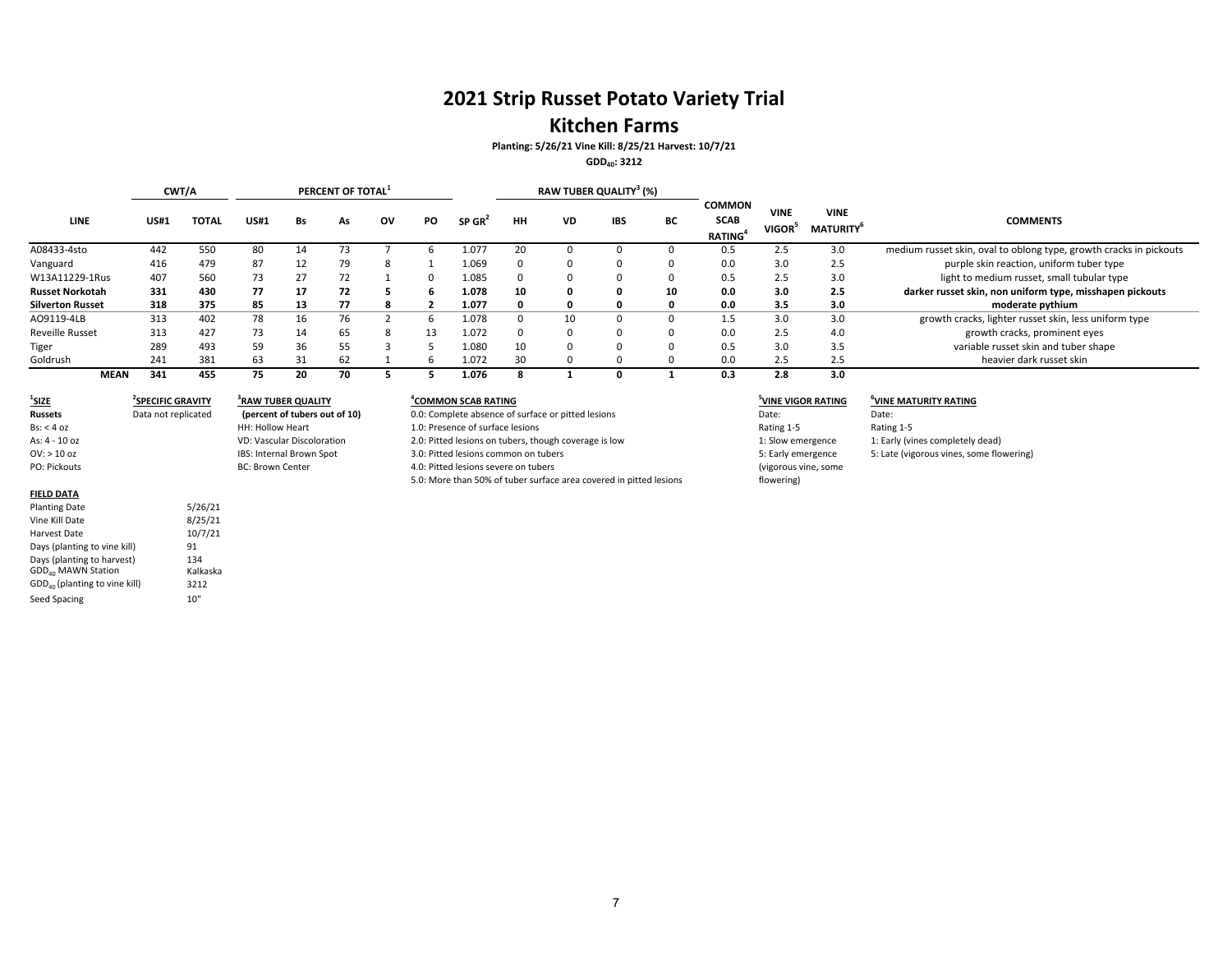### **Lennard Ag. Co.**

**Planting: 5/5/21 Vine Kill: 9/15/21 Harvest: 10/12/21**

**GDD40: 4634**

|                         |             | CWT/A       |              |             |    | PERCENT OF TOTAL <sup>3</sup> |                |                |       |                | RAW TUBER QUALITY <sup>3</sup> (%) |             |          |                                               |                             |                                             |                                                          |
|-------------------------|-------------|-------------|--------------|-------------|----|-------------------------------|----------------|----------------|-------|----------------|------------------------------------|-------------|----------|-----------------------------------------------|-----------------------------|---------------------------------------------|----------------------------------------------------------|
| <b>LINE</b>             |             | <b>US#1</b> | <b>TOTAL</b> | <b>US#1</b> | Bs | As                            | ov             | PO             | SP GR | HH             | <b>VD</b>                          | <b>IBS</b>  | BС       | <b>COMMON</b><br><b>SCAB</b><br><b>RATING</b> | <b>VINE</b><br><b>VIGOR</b> | <b>VINE</b><br><b>MATURITY</b> <sup>6</sup> | <b>COMMENTS</b>                                          |
| <b>Silverton Russet</b> |             | 558         | 673          | 83          | 11 | 64                            | 19             | 6              | 1.059 | $\mathbf 0$    | 10                                 | 0           | 10       | 0.5                                           | 3.5                         | 2.5                                         | slight alligator hide and skinning                       |
| <b>Reveille Russet</b>  |             | 508         | 655          | 77          |    | 44                            | 33             | 16             | 1.058 | 0              | 10                                 | $\mathbf 0$ |          | 0.0                                           | 1.5                         | 4.0                                         | knobs in pickouts                                        |
| AF6340-6                |             | 476         | 579          | 82          |    | 58                            | 24             | 11             | 1.054 | 0              | <sup>0</sup>                       | $\Omega$    |          | 1.0                                           | 3.0                         | 1.5                                         | inconsistent skin, attractive shape                      |
| Tiger                   |             | 469         | 605          | 77          | 13 | 64                            | 13             | 10             | 1.068 | $\mathbf 0$    |                                    | $\Omega$    | $\Omega$ | 1.0                                           | 3.5                         | 3.0                                         | light inconsistent skin                                  |
| AF6377-13               |             | 436         | 555          | 78          | 10 | 57                            | 21             | 12             | 1.080 | 0              | $\Omega$                           | $\mathbf 0$ | 20       | 0.0                                           | 3.0                         | 2.5                                         | moderate skinning, dark russet skin                      |
| W13A11229-1RUS          |             | 426         | 572          | 75          | 13 | 73                            | $\overline{2}$ | 12             | 1.079 | $\mathbf 0$    | 10                                 | $\Omega$    | $\Omega$ | 1.0                                           | 3.0                         | 2.5                                         | tubular type, inconsistent skin                          |
| AF5762-8                |             | 372         | 466          | 80          | 11 | 65                            | 15             | 9              | 1.080 | 0              | 20                                 | 0           |          | 0.0                                           | 2.5                         | 3.5                                         | dark skin, attractive blocky type, misshapen pickouts    |
| <b>Russet Norkotah</b>  |             | 365         | 538          | 68          | 12 | 58                            | 10             | 20             | 1.068 | 0              | 10                                 | 0           |          | 0.5                                           | 3.0                         | 2.5                                         | non uniform skin and type                                |
| CO10085-1RUS            |             | 362         | 514          | 70          | 14 | 63                            |                | 16             | 1.077 | 20             | $\Omega$                           | 10          |          | 1.0                                           | 2.5                         | 3.0                                         | uniform type, slight skinning                            |
| A09119-4LB              |             | 357         | 464          | 77          | 11 | 64                            | 13             | 12             | 1.072 | 0              | 20                                 | $\mathbf 0$ | $\Omega$ | 0.5                                           | 2.5                         | 2.0                                         | light skin, growth crack in pickouts                     |
| AF6298-2                |             | 347         | 418          | 83          | 12 | 74                            | 9              | -5             | 1.081 | 10             | $\Omega$                           | 10          | $\Omega$ | 1.5                                           | 2.0                         | 3.0                                         | non uniform type                                         |
| Vanguard                |             | 333         | 423          | 79          | 16 | 75                            |                | -5             | 1.055 | $\mathbf 0$    |                                    | $\Omega$    |          | 1.0                                           | 2.5                         | 3.0                                         | light russet skin                                        |
| AC12080-4RU             |             | 288         | 371          | 78          | 21 | 76                            | $\overline{2}$ | 1              | 1.064 | $\Omega$       |                                    | $\Omega$    | n        | 1.0                                           | 3.0                         | 2.0                                         | slight alligator hide                                    |
| Lakeview Russet         |             | 270         | 543          | 50          |    | 36                            | 14             | 42             | 1.063 | 0              |                                    | 20          |          | 1.5                                           | 2.5                         | 3.0                                         | moderate pythium, It inconsistent skin                   |
| AF6296-3                |             | 239         | 431          | 56          | 16 | 52                            | 4              | 28             | 1.072 | 0              |                                    | 10          | $\Omega$ | 2.0                                           | 3.0                         | 3.0                                         | light skin, misshapen tubers                             |
| CO13003-1RU             |             | 239         | 339          | 70          | 24 | 65                            | 5              | 6              | 1.063 | 10             | $\Omega$                           | $\Omega$    | 30       | 0.0                                           | 3.0                         | 2.5                                         | smaller type, inconsistent shape and skin                |
| A10071-1                |             | 223         | 345          | 64          | 34 | 63                            |                | 2              | 1.068 | 0              |                                    | 0           |          | 1.5                                           | 3.5                         | 2.5                                         | some plot yield is missing, non uniform skin and shape   |
| AC12090-3RU             |             | 214         | 280          | 76          | 20 | 75                            |                | 4              | 1.064 | 0              |                                    | $\Omega$    | $\Omega$ | 0.5                                           | 2.5                         | 1.5                                         | skinning, pink pigmentation, inconsistent skin and shape |
| A08433-4sto             |             | 201         | 347          | 58          | 14 | 50                            | 8              | 28             | 1.071 | $\Omega$       |                                    | $\Omega$    |          | 1.0                                           | 2.5                         | 2.5                                         | bottlenecking, misshapen tubers, slight growth crack     |
| AF5735-8                |             | 194         | 401          | 48          | 47 | 48                            | 0              | -5             | 1.066 | 0              |                                    | 0           | $\Omega$ | 1.0                                           | 3.0                         | 3.5                                         | smaller long tubular tubers                              |
| A12114-7                |             | 175         | 318          | 56          | 37 | 54                            | $\overline{2}$ | $\overline{7}$ | 1.063 | $\mathbf 0$    | $\mathbf 0$                        | $\mathbf 0$ | $\Omega$ | 0.0                                           | 3.0                         | 2.0                                         | dark russet skin, small tubers, long tubular type        |
| Libero                  |             | 5           | 35           | 15          | 75 | 15                            | 0              | 10             | 1.067 |                |                                    |             |          | 1.0                                           | 3.5                         | 1.0                                         | poor yield and emergence, very few potatoes              |
|                         | <b>MEAN</b> | 321         | 449          | 68          | 20 | 59                            | 9              | 12             | 1.068 | $\overline{2}$ |                                    | 2           | з        | 0.8                                           | 3                           | 3                                           |                                                          |

 $1$ **SIZE 2SPECIFIC GRAVITY 3RAWRussets**Bs: < 4As: 4 ‐ 10OV: > 10

### PO: Pickouts**FIELD DATA**

| <b>Planting Date</b>                      | 5/5/21      | <sup>b</sup> VINE MA |
|-------------------------------------------|-------------|----------------------|
| Vine Kill Date                            | 9/15/21     | Date: 8/23           |
| Harvest Date                              | 10/12/21    | Rating 1-5           |
| Days (planting to vine kill)              | 133         | 1: Early (v          |
| Days (planting to harvest)                | 160         | 5: Late (vi          |
| GDD <sub>40</sub> MAWN Station            | Constantine |                      |
| GDD <sub>40</sub> (planting to vine kill) | 4634        |                      |
| Seed Spacing                              | 10"         |                      |

Data not replicated

HH: Hollow Heart

**BC: Brown Center** 

Date: 8/23/21

133 1: Early (vines completely dead) 160 5: Late (vigorous vines, some flowering)

Planting Date 5/5/21 **6VINE MATURITY RATING**

VD: Vascular Discoloration

IBS: Internal Brown Spot

#### **TUBER QUALITY 4COMMON SCAB RATING 5VINE VIGOR RATING**

**(percent of tubers out of 10) 0.0: Complete absence of surface or pitted lesions** Date: 6/9/21 1.0: Presence of surface lesions Rating 1-5 2.0: Pitted lesions on tubers, though coverage is low 1: Slow emergence 3.0: Pitted lesions common on tubers 6: Early emergence (vigorous vine, some flowering) 4.0: Pitted lesions severe on tubers 5.0: More than 50% of tuber surface area covered in pitted lesions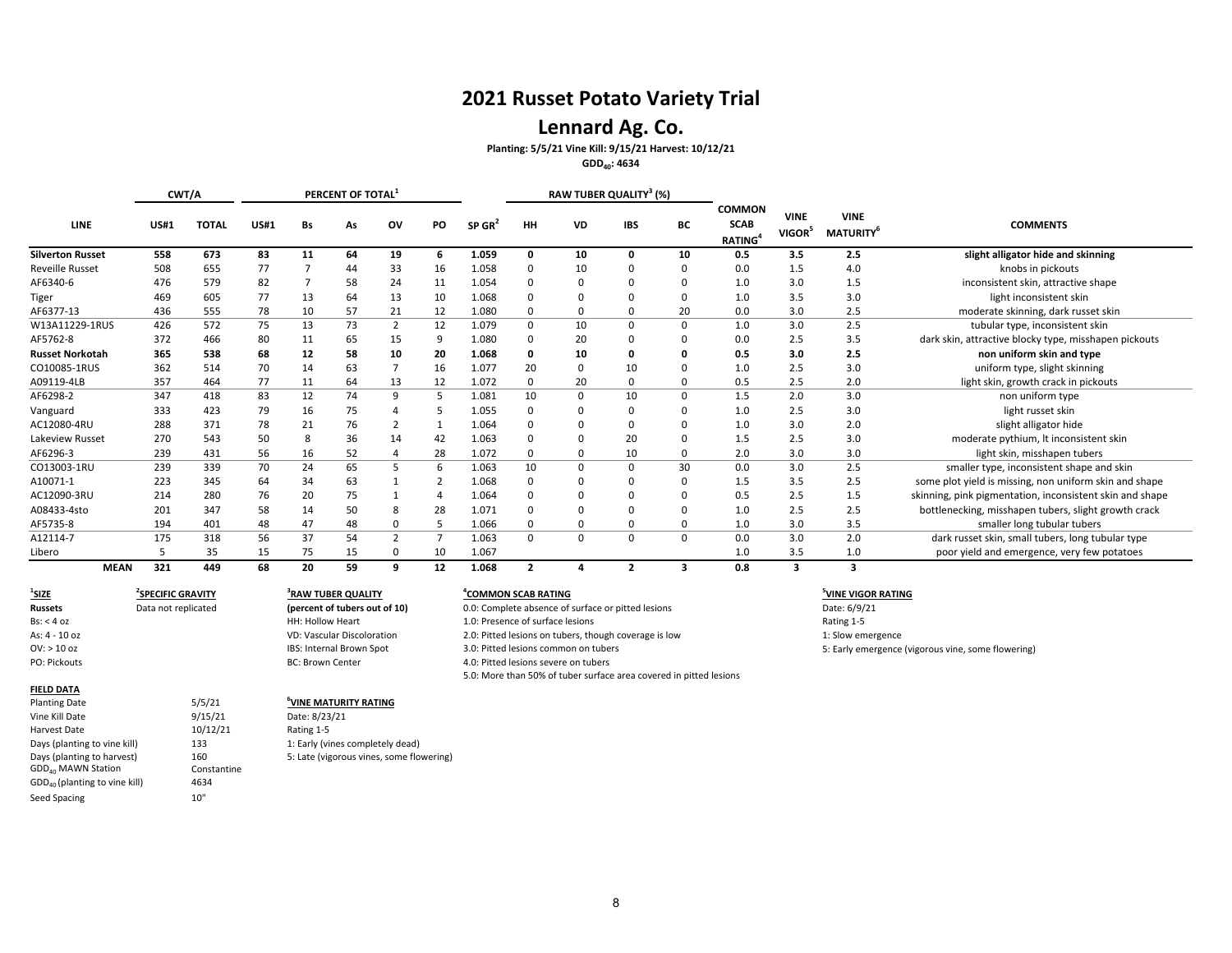# **2021 Russet Potato Variety Trial Lennard Ag. Co. NFPT and Added Lines**

**Planting: 5/5/21 Vine Kill: 9/15/21 Harvest: 10/12/21**

**GDD40: 4634**

|                 | CWT/A       |              |             |    | PERCENT OF TOTAL |             |    |                    | RAW TUBER QUALITY <sup>3</sup> (%) |           |            |          |                                                            |                                   |                                             |                                               |
|-----------------|-------------|--------------|-------------|----|------------------|-------------|----|--------------------|------------------------------------|-----------|------------|----------|------------------------------------------------------------|-----------------------------------|---------------------------------------------|-----------------------------------------------|
| <b>LINE</b>     | <b>US#1</b> | <b>TOTAL</b> | <b>US#1</b> | Bs | As               | <b>OV</b>   | PO | SP GR <sup>4</sup> | <b>HH</b>                          | <b>VD</b> | <b>IBS</b> | ВC       | <b>COMMON</b><br><b>SCAB</b><br><b>RATING</b> <sup>4</sup> | <b>VINE</b><br>VIGOR <sup>5</sup> | <b>VINE</b><br><b>MATURITY</b> <sup>6</sup> | <b>COMMENTS</b>                               |
| ND1413YB-1russ  | 367         | 487          | 75          | 6  | 30               | 45          | 19 | 1.072              | $\Omega$                           | 30        |            | 0        | 1.0                                                        | 3.0                               | 3.5                                         | growth crack in pickouts                      |
| AF5736-16       | 319         | 402          | 79          | 16 | 69               | 10          |    | 1.081              | 10                                 |           |            | 0        | 1.0                                                        | 2.5                               | 4.0                                         | slightly flattened tubers                     |
| AF5521-1        | 286         | 325          | 88          | 4  | 47               | 41          |    | 1.070              |                                    |           |            | 10       | 0.5                                                        | 2.5                               | 3.0                                         | small set, attractive blocky oblong tubers    |
| ND1412Y-5Russ   | 268         | 336          | 80          | 10 | 66               | 14          | 10 | 1.068              |                                    |           |            | $\Omega$ | 2.0                                                        | 3.0                               | 3.5                                         | inconsistent light skin                       |
| ND14130C-4Russ  | 260         | 422          | 62          | 12 | 53               | 9           | 26 | 1.067              | 0                                  |           |            | 0        | 1.0                                                        | 2.5                               | 2.0                                         | inconsistent skin, misshapen pickouts         |
| CO11009-3RU     | 254         | 365          | 69          | 21 | 68               |             | 10 | 1.079              | 20                                 |           | 10         | 0        | 1.0                                                        | 3.5                               | 3.5                                         | inconsistent skin                             |
| AC12090-3RU     | 249         | 340          | 73          | 20 | 70               | 3           |    | 1.064              |                                    |           |            | 0        | 0.5                                                        | 3.0                               | 4.0                                         | long type, dark russet skin                   |
| ND12241YB-2Russ | 233         | 308          | 75          | 9  | 65               | 10          | 16 | 1.077              |                                    |           | 10         | 0        | 2.5                                                        | 3.0                               | 3.5                                         | inconsistent shape, medium russet skin        |
| AC12080-4RU     | 211         | 272          | 77          | 21 | 71               | 6           |    | 1.066              |                                    | 10        |            | 0        | 1.0                                                        | 3.0                               | 2.5                                         | light skin, inconsistent type                 |
| COAF11018-10    | 208         | 246          | 84          | 10 | 67               | 17          | 6  | 1.070              |                                    |           |            | 0        | 0.5                                                        | 1.0                               | 2.0                                         | darker russet skin                            |
| AF5750-16       | 201         | 346          | 58          | 23 | 57               |             | 19 | 1.066              | 0                                  |           |            | $\Omega$ | 2.0                                                        | 2.5                               | 2.0                                         | misshapen pickouts                            |
| CO13003-1RU     | 195         | 254          | 77          | 15 | 71               | 6           | 8  | 1.064              | $\Omega$                           |           | 10         | 20       | 0.0                                                        | 3.0                               | 2.0                                         | dark russet skin                              |
| ND14110B-1Russ  | 115         | 305          | 38          | 32 | 38               | $\Omega$    | 30 | 1.063              | 10                                 |           |            | 0        | 2.0                                                        | 2.0                               | 3.0                                         | lots of growth crack, non uniform type        |
| CO12378-1RU     | 78          | 156          | 50          | 24 | 50               | $\mathbf 0$ | 26 | 1.077              | $\Omega$                           |           |            | $\Omega$ | 0.0                                                        | 2.5                               | 3.0                                         | severe alligator hide, dark heavy russet skin |
| AAF11345-1      | 389         | 405          | 96          | 3  | 43               | 53          |    | 1.078              | $\Omega$                           | 10        |            | $\Omega$ | 2.0                                                        | 1.5                               | 4.0                                         | pink eyes, attractive oblong blocky tubers    |
| COTX08063-2RU   | 223         | 318          | 70          | 16 | 64               | 6           | 14 | 1.087              | $\Omega$                           |           |            | $\Omega$ | 2.0                                                        | 2.5                               | 1.5                                         | inconsistent size and shape                   |
| <b>MEAN</b>     | 232         | 326          | 70          | 16 | 59               | 12          | 14 | 1.070              |                                    |           |            | 2        | 1.1                                                        | 2.6                               | 3.0                                         |                                               |

**1SIZE 2SPECIFIC GRAVITY 3RAWRussets**Bs: < 4As: 4 ‐ 10OV: > 10PO: Pickouts

#### **FIELD**

Vine Kill Date Harvest DateDays (planting to harvest) 160  $\mathsf{GDD}_{40}$  (planting to vine kill)  $4634$ Seed Spacing and the second second second second second second second second second second second second second

#### **TUBER QUALITY 4COMMON SCAB RATING 5VINE VIGOR RATING**

**(percent of tubers out of 10) 0.0: Complete absence of surface or pitted lesions** Date: 6/9/21 1.0: Presence of surface lesions Rating 1-5

2.0: Pitted lesions on tubers, though coverage is low 1: Slow emergence

4.0: Pitted lesions severe on tubers

5.0: More than 50% of tuber surface area covered in pitted lesions

**dashed line are added lines**

3.0: Pitted lesions common on tubers 6: Early emergence (vigorous vine, some flowering)

Planting Date 6/23/21 Date: 8/23/21 9/15/21 Rating 1-5 10/12/21 1: Early (vines completely dead) Days (planting to vine kill) 133 5: Late (vigorous vines, some flowering) GDD<sub>40</sub> MAWN Station **Constantine** 

Data not replicated

HH: Hollow Heart

**BC: Brown Center** 

VD: Vascular Discoloration

 $6$ VINE MATURITY RATING

IBS: Internal Brown Spot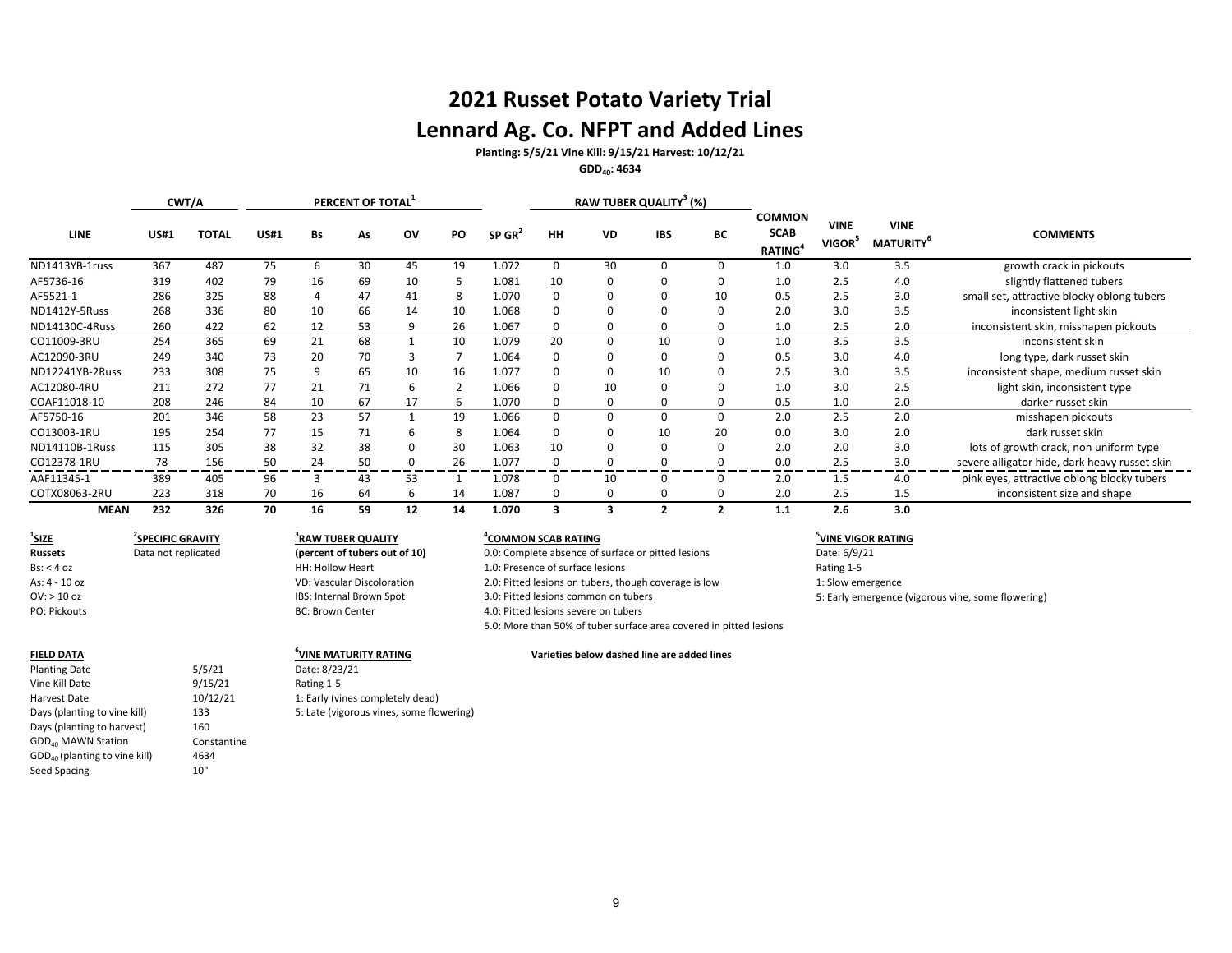# **Styma Potato Farms**

**Planting: 5/21/21 Vine Kill: 8/31/21 Harvest: 9/27/21**

**GDD40: 2773**

|                         |             | CWT/A |             |    | PERCENT OF TOTAL <sup>1</sup> |    |           |                    |    | RAW TUBER QUALITY <sup>3</sup> (%) |            |    |                                                            |                                   |                                             |                                                       |
|-------------------------|-------------|-------|-------------|----|-------------------------------|----|-----------|--------------------|----|------------------------------------|------------|----|------------------------------------------------------------|-----------------------------------|---------------------------------------------|-------------------------------------------------------|
| <b>LINE</b>             | <b>US#1</b> | TOTAL | <b>US#1</b> | Bs | As                            | ov | <b>PO</b> | SP GR <sup>2</sup> | HH | VD                                 | <b>IBS</b> | ВC | <b>COMMON</b><br><b>SCAB</b><br><b>RATING</b> <sup>4</sup> | <b>VINE</b><br>VIGOR <sup>5</sup> | <b>VINE</b><br><b>MATURITY</b> <sup>b</sup> | <b>COMMENTS</b>                                       |
| A08433-4sto             | 601         | 687   | 88          | 10 | 75                            | 13 |           | 1.089              | 70 |                                    | 0          |    | 2.0                                                        | 5.0                               | 3.5                                         | flat blocky type, slight skinning                     |
| Lakeview Russet         | 521         | 562   | 93          |    | 73                            | 20 |           | 1.083              |    |                                    | 0          | 0  | 0.5                                                        | 4.5                               | 4.0                                         | flattened long russet, light russet skin              |
| Vanguard                | 482         | 578   | 83          | 8  | 56                            | 27 | 8         | 1.074              |    |                                    | 0          |    | 0.0                                                        | 4.0                               | 2.0                                         | knobs in pickouts                                     |
| <b>Russet Norkotah</b>  | 435         | 555   | 78          | 12 | 65                            | 13 | 10        | 1.077              | 40 | 0                                  | 0          | 0  | 2.0                                                        | 4.0                               | 2.5                                         | misshapen pickouts, slight skinning                   |
| <b>Silverton Russet</b> | 425         | 488   | 87          |    | 49                            | 38 | 8         | 1.079              | 20 | 0                                  | 0          | 0  | 0.5                                                        | 4.5                               | 2.5                                         | medium netted skin, nice appearance                   |
| Tiger                   | 382         | 528   | 72          | 20 | 68                            | 4  | 8         | 1.085              | 10 |                                    | 0          | 0  | 1.5                                                        | 4.0                               | 3.0                                         | nice type, inconsistent russet skin                   |
| Goldrush                | 362         | 479   | 76          | 11 | 56                            | 19 | 14        | 1.078              | 10 |                                    | 0          | 0  | 0.0                                                        | 3.5                               | 2.5                                         | dark russet skin type, uniform                        |
| W13A11229-1RUS          | 312         | 436   | 72          | 28 | 68                            | 4  | 0         | 1.093              | 30 |                                    | 0          | 0  | 0.5                                                        | 4.0                               | 2.5                                         | uniform skin type, light russet skin, nice appearance |
| <b>Reveille Russet</b>  | 300         | 362   | 83          | 12 | 69                            | 14 |           | 1.074              |    |                                    | 0          | 0  | 0.0                                                        | 3.0                               | 3.0                                         | nice skin, growth crack, prominent eyes               |
| CO10085-1RUS            | 208         | 315   | 66          | 28 | 66                            | 0  | 6         | 1.094              |    |                                    | 0          |    | 0.5                                                        | 4.5                               | 3.0                                         | uniform russet type                                   |
| A12114-7                | 192         | 327   | 59          | 29 | 51                            |    | 12        | 1.081              | 10 | $\mathbf{U}$                       | 0          | 0  | 0.5                                                        | 4.5                               | 2.0                                         | slight alligator hide, moderate growth crack          |
| <b>MEAN</b>             | 384         | 483   | 78          | 15 | 63                            | 15 |           | 1.082              | 17 |                                    | 0          | 0  | 0.7                                                        | 4.1                               | 2.8                                         |                                                       |

| <sup>1</sup> SIZE   | <sup>2</sup> SPECIFIC GRAVITY | <sup>3</sup> RAW TUBER QUALITY    |
|---------------------|-------------------------------|-----------------------------------|
| <b>Russets</b>      | Data not replicated           | (percent of tubers out of 10)     |
| $\text{Bs}:$ < 4 oz |                               | <b>HH: Hollow Heart</b>           |
| As: $4 - 10$ oz     |                               | <b>VD: Vascular Discoloration</b> |
| OV: > 10 oz         |                               | IBS: Internal Brown Spot          |
| PO: Pickouts        |                               | <b>BC: Brown Center</b>           |
|                     |                               |                                   |

#### **FIELD DATA**

| <b>Planting Date</b>               | 5/21/21 |
|------------------------------------|---------|
| Vine Kill Date                     | 8/31/21 |
| Harvest Date                       | 9/27/21 |
| Days (planting to vine kill)       | 102     |
| Days (planting to harvest)         | 129     |
| GDD <sub>40</sub> MAWN Station     | Hawks   |
| $GDD_{40}$ (planting to vine kill) | 2773    |
| <b>Seed Spacing</b>                | 10"     |

### **<u><sup>4</sup>COMMON SCAB RATING</u>**

0.0: Complete absence of surface or pitted lesions and particle absence of surface or pitted lesions Date: Date: 1.0: Presence of surface lesions and the set of surface lesions Rating 1-5 Rating 1-5 Rating 1-5 2.0: Pitted lesions on tubers, though coverage is low 1: Slow emergence 1: Early (vines completely dead) 3.0: Pitted lesions common on tubers 6.0: Pitted lesions common on tubers 5: Late (vigorous vines, some flowering) 4.0: Pitted lesions severe on tubers 5.0: More than 50% of tuber surface area covered in pitted lesions

# **SCAB RATING 5VINE VIGOR RATING 6VINE MATURITY RATING** 5: Early emergence (vigorous vine, some flowering)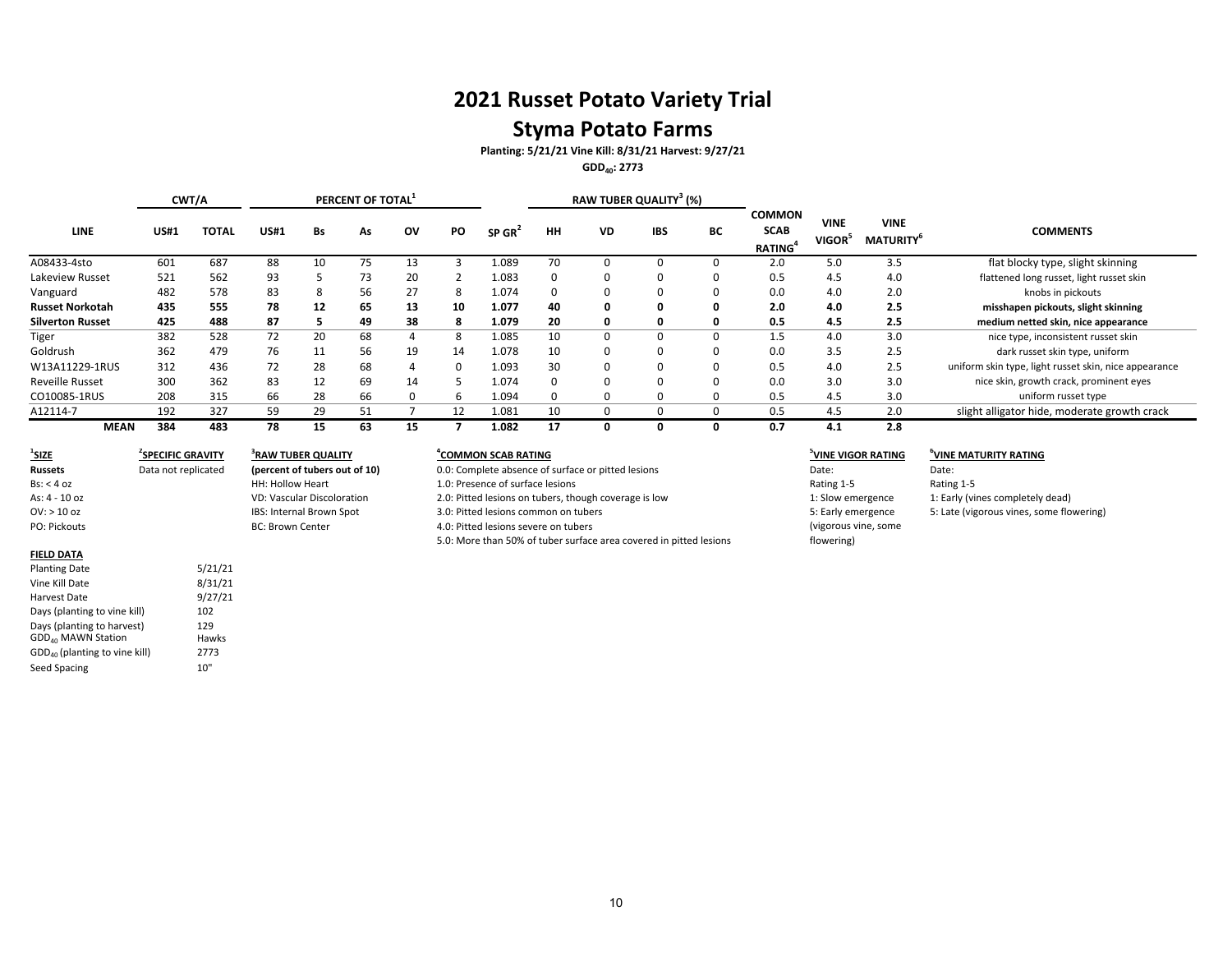# **2021 Russet Potato Variety Trial Walther Farms NFPT and Added Lines**

**Planting: 4/22/21 Vine Kill: 8/18/21 Harvest: 9/16/21**

**GDD40: 3210**

|                |             | CWT/A        |             |                | PERCENT OF TOTAL <sup>1</sup> |                |                |                      |             | RAW TUBER QUALITY <sup>3</sup> (%) |             |             |                                                     |                                   |                                                                   |
|----------------|-------------|--------------|-------------|----------------|-------------------------------|----------------|----------------|----------------------|-------------|------------------------------------|-------------|-------------|-----------------------------------------------------|-----------------------------------|-------------------------------------------------------------------|
| <b>LINE</b>    | <b>US#1</b> | <b>TOTAL</b> | <b>US#1</b> | Bs             | As                            | ov             | PO             | $SP$ GR <sup>2</sup> | HH          | VD                                 | <b>IBS</b>  | BС          | <b>COMMON</b><br><b>SCAB</b><br>RATING <sup>4</sup> | <b>VINE</b><br>VIGOR <sup>5</sup> | <b>COMMENTS</b>                                                   |
| AF6384-2       | 680         | 718          | 95          | 3              | 46                            | 49             | $\overline{2}$ | 1.072                | 10          | $\mathbf 0$                        | $\mathbf 0$ | 0           | 1.5                                                 | 3.5                               | light skin type, blocky, oblong                                   |
| A15094-11      | 662         | 816          | 82          | 10             | 70                            | 12             | 8              | 1.069                | $\mathbf 0$ | $\mathbf 0$                        | $\mathbf 0$ | $\Omega$    | 2.0                                                 | 4.0                               | tubular appearance, done                                          |
| A12327-5VR     | 632         | 690          | 92          | $\overline{3}$ | 47                            | 45             | 5              | 1.073                | 10          | 10                                 | 10          | $\Omega$    | 0.5                                                 | 4.0                               | nice blocky type but less uniform                                 |
| A11887-5adg    | 606         | 696          | 87          | 9              | 68                            | 19             | $\overline{4}$ | 1.081                | $\mathbf 0$ | 40                                 | $\mathbf 0$ | $\Omega$    | 1.5                                                 | 4.0                               | lighter russet skin, pointed tubers                               |
| AF5707-1       | 603         | 726          | 83          | 11             | 78                            | 5              | 6              | 1.083                | 10          | $\mathbf 0$                        | $\mathbf 0$ | $\Omega$    | 2.0                                                 | 3.5                               | nice shape and type but too much scab                             |
| A16117-4       | 599         | 692          | 87          | 5              | 58                            | 29             | 8              | 1.088                | 10          | $\mathbf 0$                        | $\mathbf 0$ | $\Omega$    | 1.5                                                 | 4.0                               | darker russet skin, points                                        |
| A15190-8CR     | 594         | 683          | 87          | $\overline{4}$ | 54                            | 33             | 9              | 1.079                | 0           | 20                                 | $\Omega$    | $\Omega$    | 0.0                                                 | 4.0                               | large tubers, points, prominent eyes                              |
| AOR10071-8     | 576         | 697          | 83          | 15             | 72                            | 11             | $\overline{2}$ | 1.085                | $\Omega$    | 60                                 | $\Omega$    | $\Omega$    | 1.0                                                 |                                   | nice skin finish, blocky, sticky stolons, trace heat knobs        |
| AOR15166-2     | 560         | 594          | 95          | $\Delta$       | 84                            | 11             | $\mathbf{1}$   | 1.082                | $\Omega$    | 10                                 | $\Omega$    | $\Omega$    | 1.0                                                 |                                   | light russet skin, attractive shape and appearance                |
| AF6338-6       | 554         | 663          | 84          | 8              | 76                            | 8              | 8              | 1.081                | 20          | 20                                 | 10          | $\Omega$    | 0.5                                                 | 3.5                               | lots of points and pears, medium russet skin                      |
| AOR10129-1     | 549         | 609          | 90          | 8              | 70                            | 20             | $\overline{2}$ | 1.073                | 30          | $\mathbf 0$                        | $\mathbf 0$ | $\mathbf 0$ | 2.5                                                 |                                   | anthocyanins on skin, poor skin finish                            |
| A09136-9LB     | 547         | 630          | 87          | 8              | 63                            | 24             | 5              | 1.082                | 50          | $\mathbf 0$                        | $\Omega$    | $\Omega$    | 2.5                                                 | 5.0                               | non uniform type, misshapen pickouts                              |
| AOR10093-1     | 539         | 658          | 82          | q              | 51                            | 31             | 9              | 1.081                | $\mathbf 0$ | 20                                 | $\Omega$    | $\Omega$    | 2.5                                                 |                                   | inconsistent shape, severe knobs in pickouts                      |
| A12305-2adg    | 534         | 677          | 79          | 3              | 26                            | 53             | 18             | 1.073                | 10          | $\Omega$                           | $\Omega$    | $\Omega$    | 2.0                                                 | 3.5                               | poor appearance                                                   |
| AAF10596-1     | 529         | 642          | 82          | $\mathbf{8}$   | 61                            | 21             | 10             | 1.091                | 20          | 20                                 | $\Omega$    | $\Omega$    | 2.5                                                 | 4.0                               | deeper eyes, nice skin but poor appearance                        |
| A15094-13      | 524         | 645          | 81          | 9              | 69                            | 12             | 10             | 1.069                | 30          | 10                                 | $\Omega$    | $\Omega$    | 0.5                                                 | 3.0                               | light russet, misshapen tubers                                    |
| A15041-13      | 521         | 570          | 92          | 2              | 33                            | 59             | 6              | 1.074                | 30          | $\mathbf 0$                        | $\Omega$    | $\Omega$    | 0.0                                                 | 3.0                               | large clunky oblong tubers, darker skin                           |
| AAF11345-1     | 503         | 543          | 92          | $\overline{7}$ | 68                            | 24             | $\mathbf{1}$   | 1.084                | $\mathbf 0$ | 40                                 | 10          | $\Omega$    | 1.5                                                 | 1.5                               | blush appearance, heavy eyebrows, nice shape, nice skin           |
| A13036-1       | 482         | 520          | 93          | $\overline{4}$ | 66                            | 27             | 3              | 1.084                | 10          | 20                                 | $\mathbf 0$ | 10          | 0.0                                                 | 4.5                               | nice skin, lots of deep eyes                                      |
| AF5736-16      | 474         | 535          | 88          | q              | 77                            | 11             | 3              | 1.086                | $\mathbf 0$ | $\mathbf 0$                        | $\Omega$    | $\Omega$    | 0.0                                                 | 3.5                               | nice type, flat oblong to long type                               |
| A12303-4sto    | 468         | 596          | 79          | 15             | 69                            | 10             | 6              | 1.088                | 10          | $\mathbf 0$                        | $\mathbf 0$ | $\Omega$    | 1.0                                                 | 3.0                               | nice blocky type, some misshapen pickouts                         |
| A15008-2TE     | 451         | 542          | 83          | 13             | 76                            | $\overline{7}$ | 4              | 1.071                | 20          | 30                                 | 20          | 10          | 0.0                                                 | 4.0                               | nice skin, less uniform tubers                                    |
| A15099-10PMTV  | 444         | 520          | 86          | 8              | 66                            | 20             | 6              | 1.075                | $\mathbf 0$ | 50                                 | $\Omega$    | $\Omega$    | 1.5                                                 | 4.0                               | nice appearance but moderate scab                                 |
| AOR12069-3     | 444         | 531          | 83          | 16             | 60                            | 23             | $\mathbf{1}$   | 1.074                | 10          | 10                                 | $\Omega$    | $\Omega$    | 2.5                                                 |                                   | light skin, misshapen pickiouts, trace sticky stolons             |
| AFA5661-8      | 441         | 460          | 95          | 5              | 66                            | 29             | $\mathbf 0$    | 1.075                | $\mathbf 0$ | 20                                 | $\Omega$    | $\Omega$    | 1.0                                                 | 2.5                               | sticky stolons, non uniform russetting, nice type, blocky, oblong |
| AF6086-7       | 440         | 522          | 84          | 11             | 68                            | 16             | 5              | 1.081                | $\mathbf 0$ | 30                                 | $\mathbf 0$ | $\Omega$    | 2.0                                                 | 3.0                               | decent appearance, heavy eyebrows                                 |
| AF6377-12      | 424         | 450          | 94          | 4              | 55                            | 39             | $\overline{2}$ | 1.071                | 40          | 0                                  | $\mathbf 0$ | $\Omega$    | 0.0                                                 | 3.0                               | dark russet skin, nice shape                                      |
| W13A11229-1RUS | 423         | 512          | 83          | 16             | 72                            | 11             | $\mathbf{1}$   | 1.075                | 10          | 40                                 | $\Omega$    | $\Omega$    | 1.0                                                 | 3.5                               | nice appearance, lighter russet skin                              |
| A14057-4adg    | 416         | 494          | 84          | 5              | 66                            | 18             | 11             | 1.073                | $\mathbf 0$ | 0                                  | $\Omega$    | $\Omega$    | 1.0                                                 | 3.5                               | slight sticky stolons, points, variable russet skin               |
| A13074-1TE     | 415         | 506          | 82          | q              | 59                            | 23             | 9              | 1.088                | $\mathbf 0$ | O                                  | $\Omega$    | $\Omega$    | 0.0                                                 | 4.5                               | blocky oblong type                                                |
| AF6075-8       | 414         | 620          | 67          | $\overline{a}$ | 52                            | 15             | 29             | 1.066                | 10          | 0                                  | $\Omega$    | $\mathbf 0$ | 0.5                                                 | 3.5                               | lots of bottlenecks, long to tubular type                         |
| A15028-16      | 410         | 495          | 83          | 6              | 74                            | 9              | 11             | 1.088                | 40          | 0                                  | $\Omega$    | 10          | 1.0                                                 | 3.0                               | medium russet skin, deep eyes, less uniform tubers                |
| A09086-1LB     | 391         | 542          | 72          | 24             | 70                            | $\overline{2}$ | $\overline{4}$ | 1.077                | $\mathbf 0$ | 0                                  | $\Omega$    | $\mathbf 0$ | 2.5                                                 | 4.5                               | lighter russet skin                                               |
| COA15494-8     | 377         | 461          | 82          | 12             | 49                            | 33             | 6              | 1.068                | $\mathbf 0$ | 0                                  | $\Omega$    | 10          | 0.5                                                 | 4.0                               | nice dark russet skin type, flat blocky oblong type               |
| AF6110-3       | 365         | 432          | 85          | 6              | 50                            | 35             | 9              | 1.075                | 20          | 10                                 | $\mathbf 0$ | 10          | 1.5                                                 | 3.0                               | non uniform type, points and knobs                                |
| COAF13066-1    | 358         | 481          | 74          | 10             | 68                            | 6              | 16             | 1.083                | 10          | 20                                 | $\mathbf 0$ | 0           | 0.5                                                 | 2.5                               | poor shape, sticky stolons, knobs                                 |
| AF5521-1       | 354         | 392          | 91          | $\overline{4}$ | 49                            | 42             | 5              | 1.087                | 10          | 30                                 | 20          | $\Omega$    | 2.0                                                 | 3.0                               | nice shape, inconsistent skin                                     |
| A14026-16adg   | 346         | 590          | 59          | 22             | 55                            | $\overline{a}$ | 19             | 1.086                | $\Omega$    | $\Omega$                           | 50          | $\Omega$    | 1.0                                                 | 3.0                               | lots of bottlenecks, points, poor shape, light skin               |
| AF5750-16      | 329         | 531          | 62          | 26             | 60                            | $\overline{2}$ | 12             | 1.073                | $\mathbf 0$ | $\Omega$                           | $\Omega$    | $\Omega$    | 2.0                                                 | 3.0                               | tubular type, bottlenecking, points                               |
| WAF14006-6     | 327         | 430          | 75          | 6              | 28                            | 47             | 19             | 1.067                | 20          | 20                                 | 20          | 10          | 0.0                                                 | 3.5                               | severe alligator hide, big tubers with growth crack               |
| A10020-3sto    | 323         | 417          | 77          | 16             | 77                            | $\mathbf 0$    | $\overline{7}$ | 1.073                | $\mathbf 0$ | $\mathbf 0$                        | $\mathbf 0$ | 0           | 0.0                                                 | 2.0                               | prominent eyes, dark russet skin, flattened shape                 |
| AOR11027-4     | 309         | 377          | 82          | 14             | 72                            | 10             | $\overline{4}$ | 1.074                | $\mathbf 0$ | 0                                  | $\Omega$    | $\Omega$    | 1.5                                                 |                                   | lighter russet skin                                               |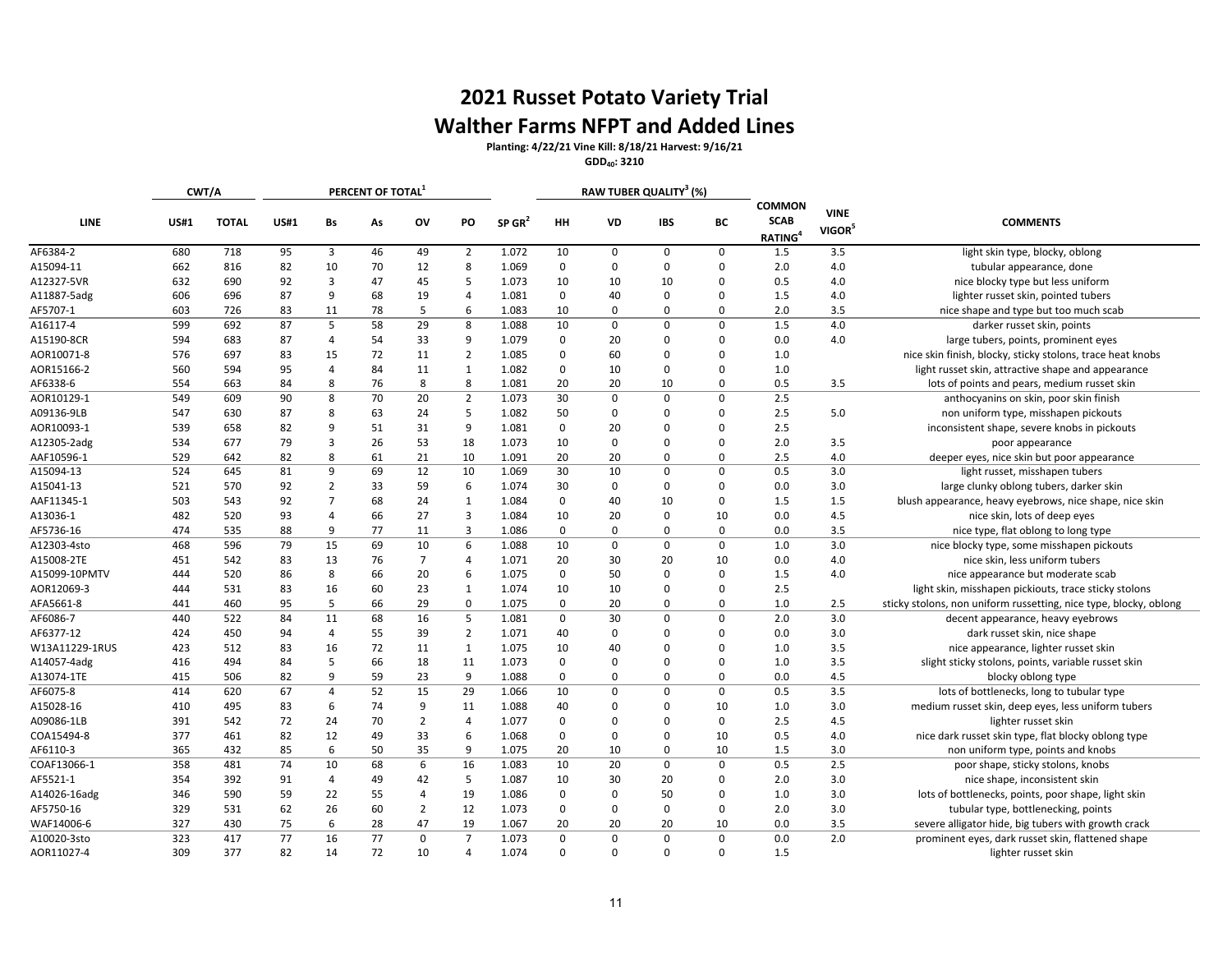| CWT/A                 |             |              |             |    | PERCENT OF TOTAL |                |                |        |             |              | RAW TUBER QUALITY <sup>3</sup> (%) |             |                                                     |                                   |                                                          |
|-----------------------|-------------|--------------|-------------|----|------------------|----------------|----------------|--------|-------------|--------------|------------------------------------|-------------|-----------------------------------------------------|-----------------------------------|----------------------------------------------------------|
| <b>LINE</b>           | <b>US#1</b> | <b>TOTAL</b> | <b>US#1</b> | Bs | As               | ov             | PO             | SP GR' | <b>HH</b>   | VD           | <b>IBS</b>                         | BC          | <b>COMMON</b><br><b>SCAB</b><br>RATING <sup>4</sup> | <b>VINE</b><br>VIGOR <sup>5</sup> | <b>COMMENTS</b>                                          |
| A13085-2              | 302         | 365          | 83          | 13 | 64               | 19             | Δ              | 1.066  | 0           | 0            | $\Omega$                           | 0           | 0.5                                                 | 4.0                               | nice skin, fairly uniform, slightly flattened type       |
| COAF11018-10          | 265         | 325          | 82          | 15 | 70               | 12             | 3              | 1.069  | $\Omega$    | O            | $\Omega$                           | $\Omega$    | 0.5                                                 | 2.0                               | longer uniform type, medium russet skin, nice appearance |
| A15042-1              | 262         | 373          | 71          | 18 | 64               |                | 11             | 1.083  | $\Omega$    | 0            | $\Omega$                           | $\Omega$    | 0.5                                                 | 3.0                               | oblong type, poor skin finish                            |
| A15258-1              | 244         | 321          | 76          | 17 | 59               | 17             | $\overline{7}$ | 1.062  | 0           | $\Omega$     | $\Omega$                           | 0           | 0.5                                                 | 3.5                               | longer type                                              |
| A07914-4CR            | 232         | 360          | 65          | 11 | 60               | -5             | 24             | 1.062  | 40          | 0            | $\Omega$                           | $\Omega$    | 1.0                                                 | 5.0                               | tubular non uniform type, inconsistent skin              |
| A12304-1sto           | 224         | 332          | 68          | 32 | 56               | 12             | 0              | 1.070  | $\mathbf 0$ | 0            | 10                                 | $\Omega$    | 0.0                                                 | 3.0                               | medium russet skin type, attractive                      |
| A10635-2VR            | 72          | 345          | 21          | 64 | 21               | $\Omega$       | 15             | 1.075  | $\Omega$    | 30           | 10                                 | $\Omega$    | 1.0                                                 | 4.0                               | small size profile, pointed tubers                       |
| A12314-1sto           | 44          | 85           | 52          | 26 | 52               | $\mathbf{0}$   | 22             | 1.070  | $\mathbf 0$ | $\Omega$     | $\Omega$                           | $\Omega$    | 0.5                                                 | 2.0                               | skin cracking, few tubers                                |
| NDAF1415Y-2           | 575         | 612          | 94          | 4  | 45               | 49             | 2              | 1.073  | 20          | 0            | 0                                  | 0           | 2.0                                                 | 3.0                               | oblong blocky type, slight alligator hide                |
| AF6441-3              | 536         | 600          | 89          |    | 59               | 30             | 4              | 1.089  | 10          | 0            | 0                                  | $\Omega$    | 2.0                                                 | 4.0                               | moderate skinning, acceptable appearance                 |
| AF6377-10             | 518         | 565          | 92          |    | 33               | 59             | 4              | 1.072  | 10          | $\Omega$     | $\Omega$                           | $\Omega$    | 0.5                                                 | 3.0                               | nice blocky type, good appearance, almost too big        |
| AAF15010-1            | 463         | 591          | 79          | 15 | 73               | -6             | 6              | 1.100  | 10          | 10           | $\Omega$                           | $\Omega$    | 0.5                                                 | 4.0                               | nice uniform appearance, medium to dark russet skin      |
| NDAF13242B-1          | 458         | 550          | 83          | 10 | 83               | 0              | 7              | 1.087  | 60          | 0            | 0                                  | 0           | 0.0                                                 | 3.0                               | flat blocky tuber type                                   |
| NDTX14247CAB-1W       | 427         | 549          | 77          | 23 | 73               | $\overline{a}$ | 0              | 1.069  | 0           | 10           | $\Omega$                           | 0           | 0.5                                                 | 4.5                               | nice appearance                                          |
| NDAF13242B-3          | 406         | 499          | 82          | 16 | 75               |                | $\overline{2}$ | 1.091  | $\mathbf 0$ |              | 0                                  | $\Omega$    | 1.0                                                 | 3.0                               | attractive shape                                         |
| NDTX1482YB-1W         | 359         | 548          | 66          | 30 | 52               | 14             | Δ              | 1.083  | $\Omega$    |              | $\Omega$                           | $\Omega$    | 1.5                                                 | 4.0                               | less uniform shape                                       |
| AF6370-1              | 268         | 379          | 71          | 21 | 60               | 11             | 8              | 1.067  | $\Omega$    |              | O                                  | $\Omega$    | 0.0                                                 | 2.0                               | flat blocky type, dark russet skin, nice appearance      |
| ATX13287-1Ru          | 268         | 307          | 87          | 10 | 65               | 22             | 3              | 1.089  | 0           | 30           | 0                                  | 0           | 0.5                                                 | 3.0                               |                                                          |
| <b>Russet Burbank</b> | 239         | 720          | 33          | 15 | 31               | $\overline{2}$ | 52             | 1.074  | 0           | $\mathbf 0$  | 0                                  | $\mathbf 0$ | 0.5                                                 | 3.0                               |                                                          |
| COTX08063-2Ru         | 228         | 344          | 67          | 32 | 60               | 7              | -1             | 1.061  | $\Omega$    | <sup>0</sup> | $\Omega$                           | $\Omega$    | 0.0                                                 | 3.0                               | nice appearance and skin, smaller type                   |
| COTX10080-2Ru         | 202         | 256          | 79          | 14 | 55               | 24             |                | 1.078  | 0           | 50           | 30                                 | $\Omega$    | 1.5                                                 | 3.5                               | average appearance, moderate alligator hide              |
| AF6075-9              | 190         | 240          | 79          | 8  | 47               | 32             | 13             | 1.055  | $\Omega$    | $\Omega$     | $\Omega$                           | $\Omega$    | 0.0                                                 | 3.0                               | lots of pears and points, nice skin, poor shape          |
| ATTX10007-1Ru         | 145         | 199          | 73          | 27 | 70               | 3              | 0              | 1.071  | $\mathbf 0$ | O            | $\Omega$                           | 0           | 1.5                                                 | 2.0                               | not uniform                                              |
| AAF12147-6            | 139         | 273          | 51          | 42 | 46               |                | $\overline{7}$ | 1.080  | $\Omega$    | O            | O                                  | $\Omega$    | 0.0                                                 | 3.5                               | lenticel scarring, less uniform, light russet skin       |
| <b>MEAN</b>           | 409         | 510          | 79          | 13 | 60               | 19             | 8              | 1.077  | 9           | 10           | 3                                  | 1           | 1.0                                                 | 3.4                               |                                                          |

 $1$ **SIZE 2SPECIFIC GRAVITY 3RAWRussets**Bs: < 4As: 4 ‐ 10OV: > 10PO: Pickouts

### **FIELD DATA** Vine Kill Date 8/18/21 Harvest DateDays (planting to vine kill) 118 Days (planting to harvest) 147 GDD40 MAWN Station Constantine  $\mathsf{GDD}_{40}$  (planting to vine kill) 3210 Seed Spacing and the control of the 10"

Data not replicated

9/16/21

HH: Hollow Heart

**BC: Brown Center** 

VD: Vascular Discoloration

IBS: Internal Brown Spot

**TUBER QUALITY 4COMMON SCAB RATING 5VINE VIGOR RATING**

**(percent of tubers out of 10) 0.0: Complete absence of surface or pitted lesions** Date: 6/9/21 1.0: Presence of surface lesions Rating 1-5 2.0: Pitted lesions on tubers, though coverage is low 1: Slow emergence 3.0: Pitted lesions common on tubers 6.0: Pitted lesions common on tubers 5: Early emergence (vigorous vine, some flowering) 4.0: Pitted lesions severe on tubers 5.0: More than 50% of tuber surface area covered in pitted lesions

Planting Date **4/22/21** 4/22/21 Varieties below the dashed line are added lines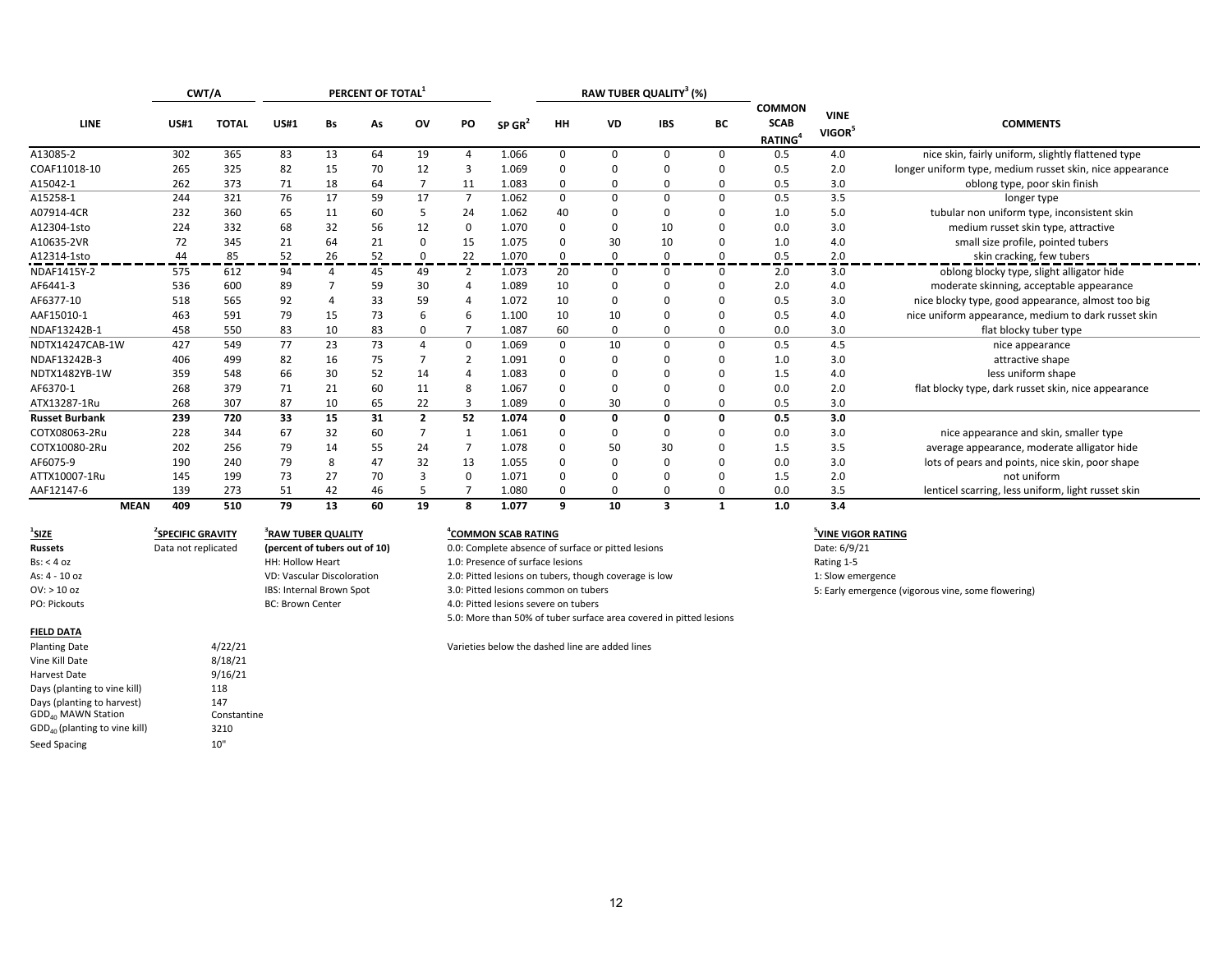# **2021 Replicated Russet Potato Variety Trial**

## **Walther Farms Norkotah Fertility Trial**

**Planting: 4/22/21 Vine Kill: 8/18/21 Harvest: 9/16/21**

**GDD40: 3210**

|                           |             | CWT/A        |             |    | PERCENT OF TOTAL |    |    |                    |    |    | RAW TUBER QUALITY <sup>3</sup> (%) |    |                                                            |                                   |                                                                               |  |  |
|---------------------------|-------------|--------------|-------------|----|------------------|----|----|--------------------|----|----|------------------------------------|----|------------------------------------------------------------|-----------------------------------|-------------------------------------------------------------------------------|--|--|
| <b>LINE</b>               | <b>US#1</b> | <b>TOTAL</b> | <b>US#1</b> | Bs | As               | ov | PO | SP GR <sup>2</sup> | HH | VD | <b>IBS</b>                         | BC | <b>COMMON</b><br><b>SCAB</b><br><b>RATING</b> <sup>4</sup> | <b>VINE</b><br>VIGOR <sup>5</sup> | <b>COMMENTS</b>                                                               |  |  |
| Lakeview Russet           | 533         | 610          | 87          |    | 58               | 29 | 8  | 1.070              |    | 13 | 23                                 |    | 1.0                                                        | 4.3                               | lots of rot and heat sprouting, light russet skin                             |  |  |
| AOR10063-2                | 527         | 671          | 78          | 11 | 67               | 11 | 11 | 1.078              |    | 50 | 10                                 |    | 1.0                                                        | 4.5                               | misshapen pickouts, flattened type                                            |  |  |
| A12114-7                  | 456         | 522          | 87          | 11 | 57               | 30 |    | 1.074              |    | 10 | $\Omega$                           |    | 0.7                                                        | 3.3                               | attractive blocky tuber type, uniform skin                                    |  |  |
| <b>Reveille Russet</b>    | 425         | 504          | 84          |    | 52               | 32 |    | L.060              |    | 13 | $\Omega$                           |    | 0.2                                                        | 2.7                               | nice dark russet skin type, knobs and prominent eyes                          |  |  |
| A08433-4sto               | 423         | 495          | 86          | 11 | 72               | 14 | 3  | 1.068              | 13 |    |                                    |    | 0.7                                                        | 3.7                               | flat blocky type, larger tubers                                               |  |  |
| A10071-1                  | 417         | 476          | 87          | 11 | 73               | 14 |    | L.066              |    |    | 10                                 |    | 0.3                                                        | 5.0                               | lots of rot, nice appearance and skin, slight prominent eyes                  |  |  |
| <b>Silverton Russet</b>   | 401         | 512          | 78          | 16 | 57               | 21 | 6  | 1.059              |    |    |                                    |    | 0.5                                                        | 4.2                               | significant rot, trace sticky stolons, prominent eyes                         |  |  |
| <b>Russet Norkotah</b>    | 388         | 474          | 82          | 13 | 64               | 18 |    | 1.067              | 13 | 17 |                                    |    | 0.2                                                        | 3.3                               | dark russet skin, trace growth crack, misshapen tubers                        |  |  |
| W13A11229-1RUS            | 371         | 482          | 77          | 19 | 72               |    |    | .078               | 17 | 10 |                                    |    | 1.0                                                        | 3.0                               | significant rot, trace sticky stolons, blocky type                            |  |  |
| Western Russet            | 367         | 466          | 79          | 12 | 69               | 10 | 9  | 1.074              |    |    |                                    |    | 0.5                                                        | 4.3                               | nice russet skin but significant rot, deeper eyes                             |  |  |
| Tiger                     | 350         | 456          | 77          | 11 | 65               | 12 | 12 | 1.074              |    |    | 30                                 |    | 1.3                                                        | 3.3                               | inconsistent shape, moderate rot                                              |  |  |
| COTX08063-2RU             | 349         | 428          | 82          | 16 | 68               | 14 |    | L.092              |    | 13 |                                    |    | 1.0                                                        | 4.2                               | thin skin, trace growth cracks and misshapen tubers                           |  |  |
| A09119-4LB                | 341         | 420          | 81          | 10 | 58               | 23 | 9  | 1.075              |    | 17 |                                    |    | 1.2                                                        | 3.7                               | non uniform type, misshapen pickouts                                          |  |  |
| Vanguard                  | 333         | 373          | 89          |    | 68               | 21 |    | 1.057              |    | 20 |                                    |    | 0.3                                                        | 2.7                               | many misshapen tubers in pickouts, moderate rot, attractive skin              |  |  |
| <b>Russet Burbank SEL</b> | 315         | 516          | 61          | 16 | 59               |    | 23 | 1.070              | 13 | 10 |                                    |    | 0.5                                                        | 3.8                               | severe bottlenecks, rot                                                       |  |  |
| A11737-1LB                | 313         | 395          | 79          | 16 | 70               | 9  |    | 1.073              |    |    |                                    |    | 1.5                                                        | 3.0                               | missing some tubers so artifically low yield, darker skin, points in pickouts |  |  |
| Ranger Russet             | 302         | 464          | 65          | 27 | 64               |    |    | 1.080              |    | 20 |                                    |    | 1.8                                                        | 3.0                               | inconsistent shape, misshapen tubers, slight sticky stolons                   |  |  |
| A06030-23                 | 273         | 348          | 79          |    | 63               | 16 | 14 | 1.069              | 27 | 10 |                                    |    | 0.5                                                        | 3.2                               | severe growth crack in pickouts, nice appearance                              |  |  |
| <b>MEAN</b>               | 382         | 478          | 80          | 13 | 64               | 16 | 8  | L.071              |    | 12 |                                    |    | 0.8                                                        | 3.6                               |                                                                               |  |  |

#### **1SIZERussets**s Data is replicated Bs: < 4

As: 4 ‐ 10OV: > 10PO: Pickouts

#### **2SPECIFIC GRAVITY 3RAW TUBER QUALITY 4COMMON SCAB RATING 5VINE VIGOR RATING** HH: Hollow Heart VD: Vascular Discoloration IBS: Internal Brown Spot **BC: Brown Center**

**(percent of tubers out of 10)** 0.0: Complete absence of surface or pitted lesions Date: 6/9/21<br> **HH: Hollow Heart 2.5 html 1.0:** Presence of surface lesions **Date: 6/9/21 Rating 1-5 Rating 1-5** 1.0: Presence of surface lesions 2.0: Pitted lesions on tubers, though coverage is low 1: Slow emergence 3.0: Pitted lesions common on tubers 5: Early emergence (vigorous vine, some flowering) 3.0: Pitted lesions common on tubers 4.0: Pitted lesions severe on tubers 5.0: More than 50% of tuber surface area covered in pitted lesions

#### **FIELD DATA**

| <b>Planting Date</b>                      | 4/22/21     |
|-------------------------------------------|-------------|
| Vine Kill Date                            | 8/18/21     |
| Harvest Date                              | 9/16/21     |
| Days (planting to vine kill)              | 118         |
| Days (planting to harvest)                | 147         |
| GDD <sub>40</sub> MAWN Station            | Constantine |
| GDD <sub>40</sub> (planting to vine kill) | 3210        |
| Seed Spacing                              | 10"         |